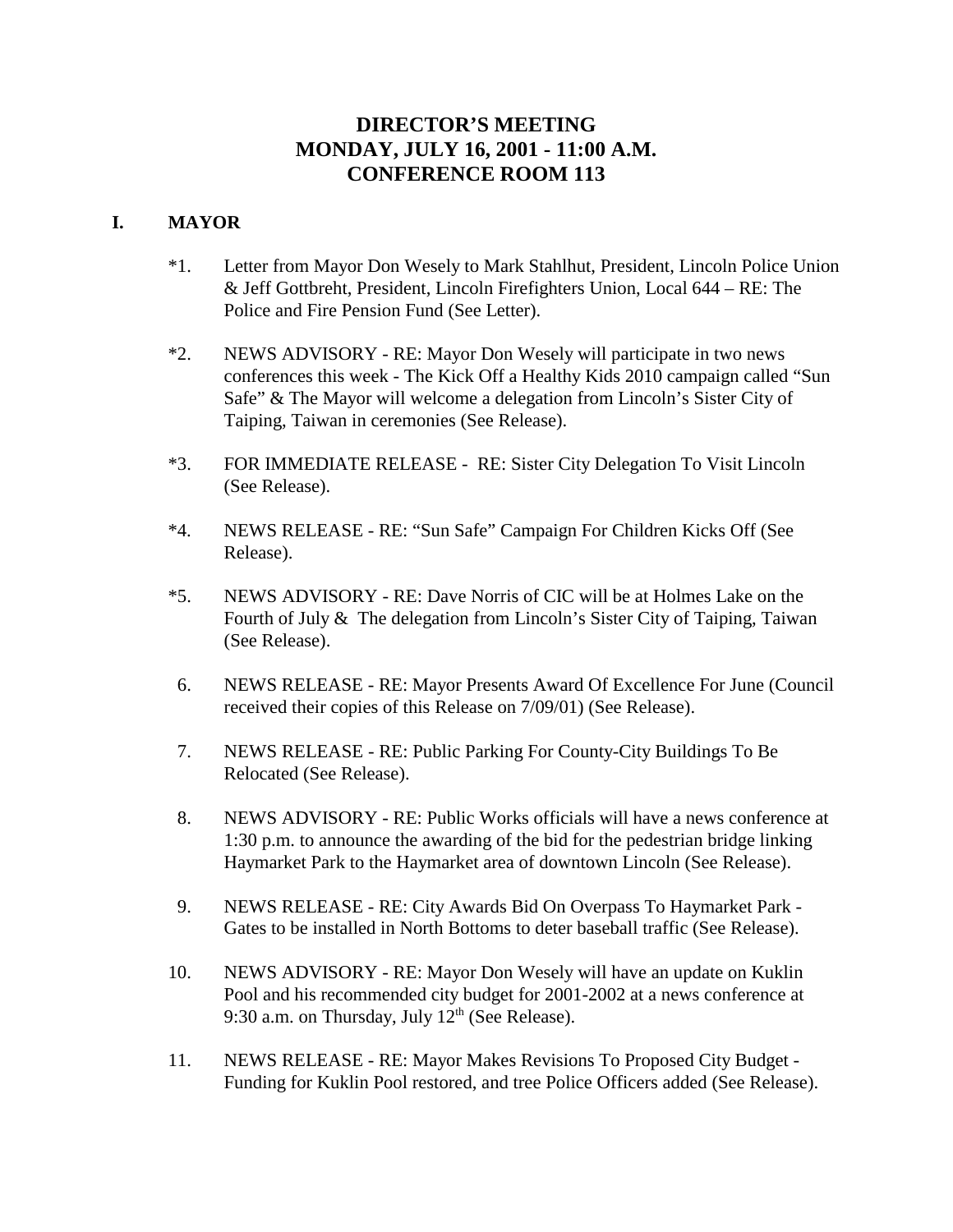## **II. CITY CLERK**

 1. Letter from Lauren W. Wismer, For the Firm brought over by City Clerk Joan Ross - RE: City of Lincoln, Nebraska Golf Course Revenue Refunding Bonds – (#31 – 01-106) (See Letter)

# **III. CORRESPONDENCE**

# **A. COUNCIL REQUESTS**

# **ANNETTE McROY**

- 1. OUTSTANDING Request to Public Works & Utilities Department/ **Parks & Recreation Department** - RE: North Bottoms - Neighborhood sign (RFI#67 - 6/07/01). — **1.) SEE RESPONSE FROM KAREN SIECKMEYER, PUBLIC WORKS & UTILITIES DEPARTMENT RECEIVED ON RFI#67 -6/12/01 (Will forward this RFI to the Parks & Rec. Department)**
- 2. OUTSTANDING Request to Police Department RE: Policy on issuing tickets for people drinking in the park (RFI#70-6/07/01)
- 3. Response from Ed Zimmer, Planning Department to RFI#68 received on 7/11/01 RE: Plans & permits for 1311 New Hampshire (See Response).

## **COLEEN SENG**

- 1. OUTSTANDING Request to Health Department/ **Police Department** RE: The scrap newsprint and the owner of the business (RFI#860 - 6/25/01). — **1.) SEE RESPONSE FROM RICHARD SLAMA, HEALTH DEPARTMENT RECEIVED ON RFI#860 - 7/03/01**
- 2. OUTSTANDING Request to Finance Department/ **Mayor's Office/** Public Works & Utilities Department - RE: Property taxes and garbage hauling (RFI#861 - 6/25/01). — **1.) SEE RESPONSE FROM DON HERZ, FINANCE DIRECTOR RECEIVED ON RFI#861 - 6/28/01 –- 2.) SEE RESPONSE FROM STEVE OWEN, PUBLIC WORKS & UTILITIES DEPARTMENT RECEIVED ON RFI#861 - 7/06/01**
- 3. OUTSTANDING Request to Parks & Recreation Department **OR** Public Works & Utilities Department - RE: Trim the trees on the east side of  $56<sup>th</sup>$  between Knox & Judson (RFI#862 - 7/02/01)
- 4. OUTSTANDING Request to Steve Huggenberger, Law Department RE: Cable increases (RFI#863 - 7/02/01)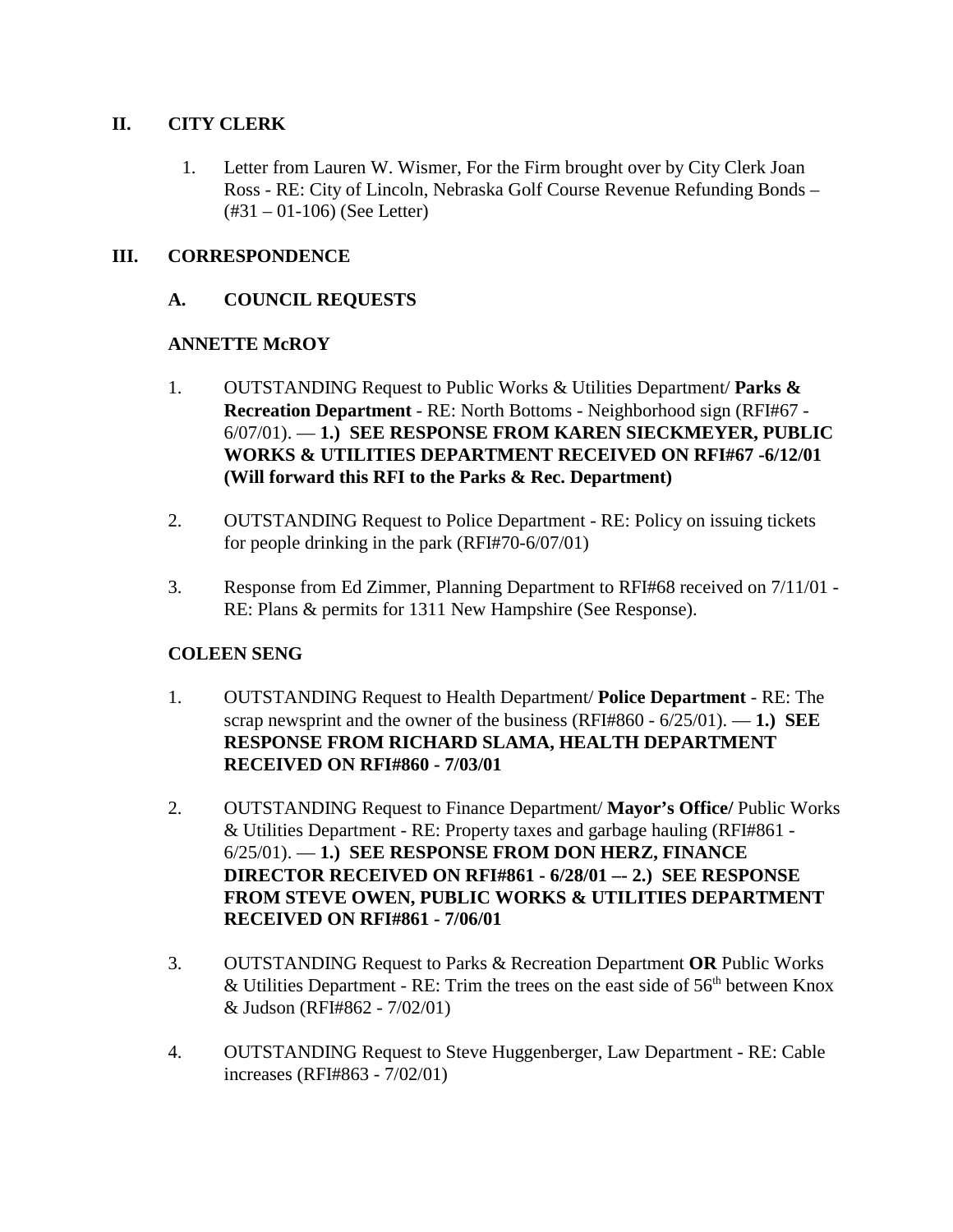- 5. Request to Larry Worth, StarTran RE: Help find her what bus to take 3444 Somerset Avenue (RFI#864 - 7/02/01). — **1.) SEE RESPONSE FROM LARRY WORTH, STARTRAN RECEIVED ON RFI#864 - 7/10/01**
- 6. OUTSTANDING Request to Parks & Recreation Department/Public Works & Utilities Department - RE: Visit with Mr. Craig - Dietrich & Murdock Trail conflicts (RFI#865 - 7/02/01)
- 7. Response from Scott Opfer, Public Works & Utilities Department to RFI#847 received on 7/06/01 - RE: Concerns about "cameras" at intersections (See Material).
- 8. Request to Planning Department, Ed Zimmer RE: An Ordinance to keep the bottle burglars "out of excavation sites when development is taking place (RFI#866 - 7/09/01)
- 9. Response from Chuck Zimmerman, Building & Safety Department to RFI#859 received on 7/11/01 – RE: Complaint about the smell behind her house (See Response).

# **JON CAMP**

- 1. OUTSTANDING Request to Dana Roper, City Attorney RE: Lincoln Fire and Rescue (RFI#60 - 6/21/01)
- 2. OUTSTANDING Request to Fire, Chief Spadt RE: Lincoln Fire and Rescue (RFI#61 - 6/21/01)
- 3. OUTSTANDING Request to Steve Hubka, Budget RE: Occupation tax (RFI#64  $-6/27/01$
- 4. Request to Georgia Glass, Personnel Director RE: Lincoln Fire and Rescue (RFI#65 - 7/11/01)
- 5. Request to Fire Chief Spadt RE: Lincoln Fire and Rescue Non-Emergency Transport (RFI#66 - 7/11/01)

# **TERRY WERNER**

1. OUTSTANDING Request to **Law Department** /Russell Shultz, Weed Control - RE: The City Weed Ordinance (RFI#9 - 6/13/01). **— 1.) SEE RESPONSE FROM RUSS SHULTZ, WEED CONTROL RECEIVED ON RFI#9 - 6/18/01**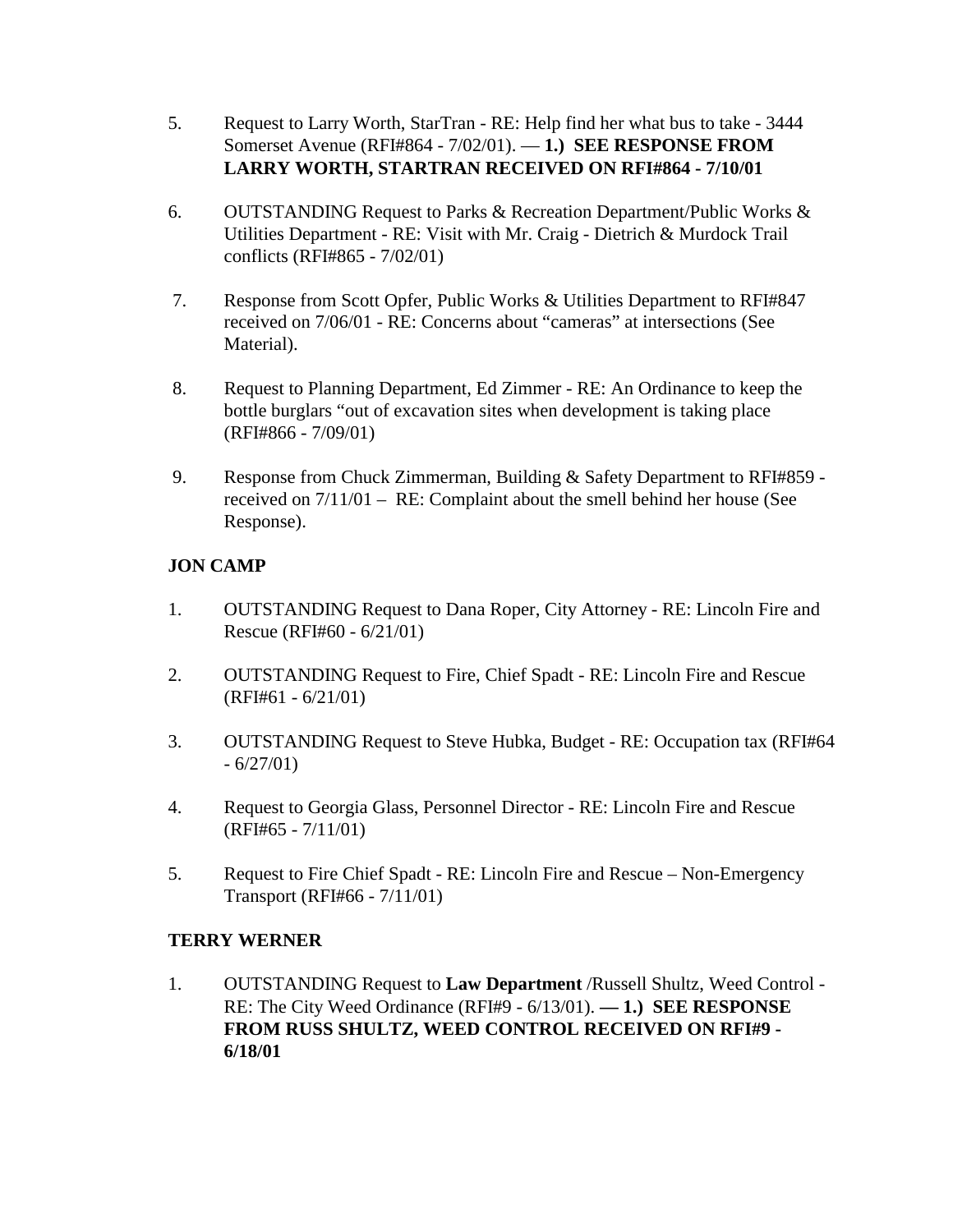2. OUTSTANDING Request to Parks & Recreation Department, Forestry - RE: About a 100 Year old tree that is going to be removed (RFI#11 - 6/28/01)

## **JONATHAN COOK**

- 1. OUTSTANDING Request to Planning Department/Public Works/Fire/ **Law Department** - RE: Lazy Acres Annexation - Pine Lake Rd. Vacation (RFI#38 - 6/13/01). — **1.) SEE RESPONSE FROM MIKE DEKALB, PLANNING DEPARTMENT RECEIVED ON RFI#38 -6/20/01 — 2.) SEE RESPONSE FROM DENNIS BARTELS, PUBLIC WORKS & UTILITIES DEPARTMENT RECEIVED ON RFI#38 - 6/20/01** — **3.) SEE RESPONSE FROM FIRE CHIEF SPADT RECEIVED ON RFI#38 - 6/28/01**
- 2. Request to Public Works & Utilities Department, Allan Abbott/Mayor's Office RE: 33rd & Sheridan Roundabout, 33rd St. Project Sheridan to Calvert, Potential 33rd St. Project South to Sheridan (RFI#41 - 7/02/01)
- 3. Request to Georgia Glass, Personnel Director RE: Traffic Engineer Position in Public Works (RFI#42 - 7/02/01). — **1.) SEE RESPONSE FROM GEORGIA GLASS, PERSONNEL DIRECTOR RECEIVED ON RFI#42 - 7/06/01**
- 4. OUTSTANDING Request to Allan Abbott, Public Works & Utilities Department - RE: Stop Signs on Bike Trail at 27<sup>th</sup> & Hwy 2 for SB RT Lane (RFI#43 -7/02/01)
- 5. Request to Bruce Briney, Public Works & Utilities Department RE: Detour Information for 33rd & Sheridan Roundabout Construction for Country Club Neighborhood Association Newsletter (RFI#44 - 7/02/01)**. — 1.) SEE RESPONSE FROM BRUCE BRINEY, PUBLIC WORKS & UTILITIES DEPARTMENT RECEIVED ON RFI#44 - 7/09/01**
- 6. Response from Scott Opfer, Public Works & Utilities Department to RFI#39 RE: Banners on utility or light poles received on 7/06/01 (See Response).

## **KEN SVOBODA**

- 1. OUTSTANDING Request to Fire Department, Chief Spadt RE: Lincoln Fire Department Fire Call and financial information (RFI#1 - 6/29/01)**. — 1.) SEE RESPONSE FROM FIRE CHIEF SPADT RECEIVED ON RFI#1 - 7/06/01**
- 2. OUTSTANDING Request to Lynn Johnson, Parks & Recreation Director RE: Kuklin pools (RFI#2 - 7/02/01)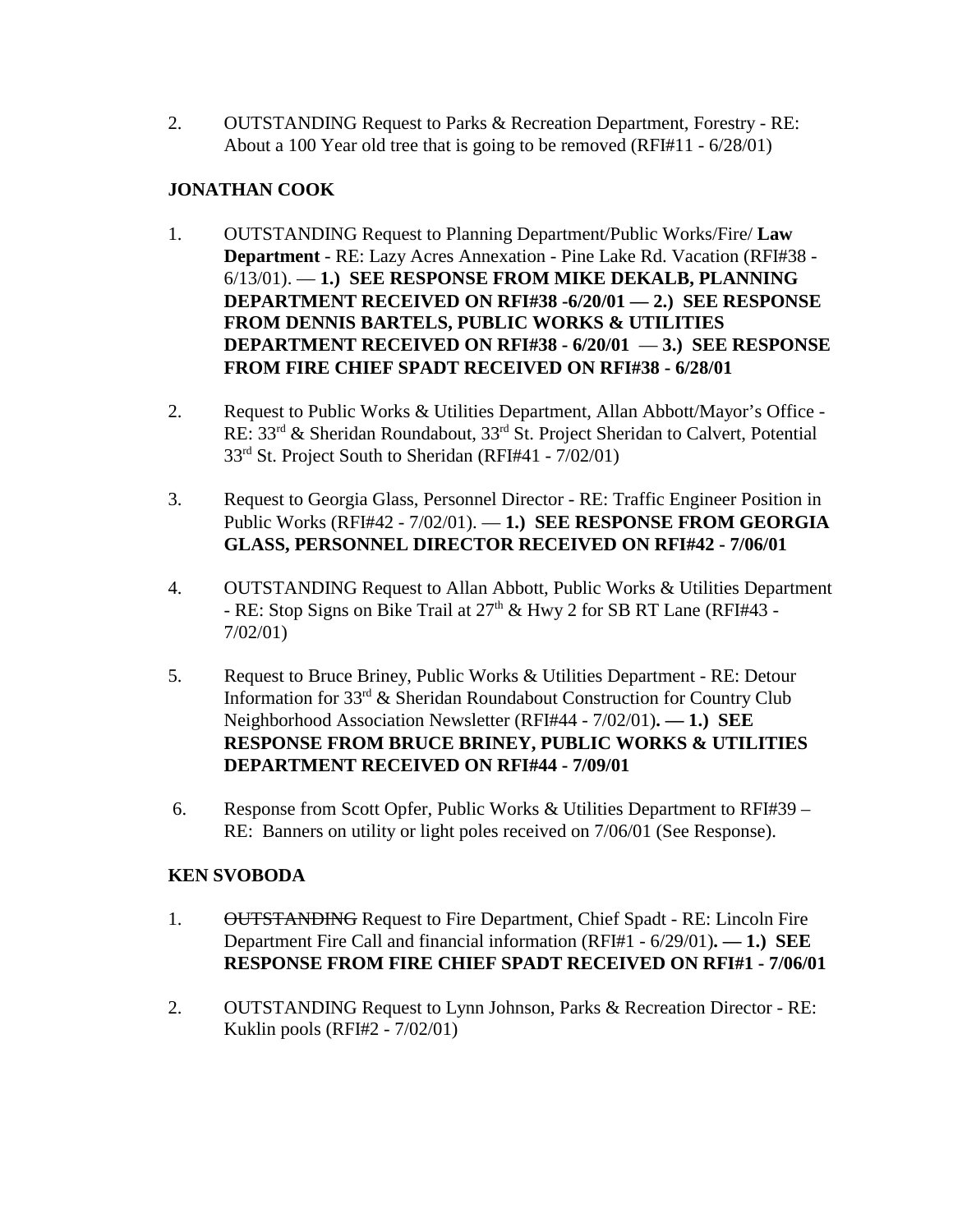# **B. DIRECTORS AND DEPARTMENT HEADS**

## **CITIZEN INFORMATION CENTER**

1. Material from Diane Gonzolas - RE: Budget Information Request (See Material).

## **COUNTY COMMISSIONERS**

1. Response Letter from Bob Workman to Mr. & Mrs. Ted Doane - RE: The lack of proper setbacks when building houses on county roads (See Letter).

#### **FINANCE/BUDGET**

1. Material from Steve Hubka - RE: Response to Requests for Information during Budget Hearings (See Material).

#### **FINANCE/CITY TREASURER**

- \*1. Material from Don Herz & Melinda Jones RE: Resolution & Finance Department Treasurer of Lincoln, Nebraska Investments Purchased between June 25 and June 29, 2001.
- 2. Material from Don Herz & Melinda Jones RE: Resolution & Finance Department Treasurer of Lincoln, Nebraska Investments Purchased between July 2 and July 6, 2001.

## **PARKS & RECREATION DEPARTMENT**

1. Response Letter from Lynn Johnson - RE: Kuklin Swimming Pool (See Letter).

## **PLANNING**

- \*1. Memo from Kathleen Sellman RE: Dates for Beltway Bus Tours (See Memo).
- 2. Memo from Gerry Krieser RE: Proposed East Beltway Corridors (See Memo).
- 3. Annexation by Ordinance 258.63 Acres Effective Date: July 10, 2001 Ordinance No. 17869.
- 4. Annexation by Ordinance 285.98 Acres Effective Date: July 10, 2001 Ordinance No. 17870.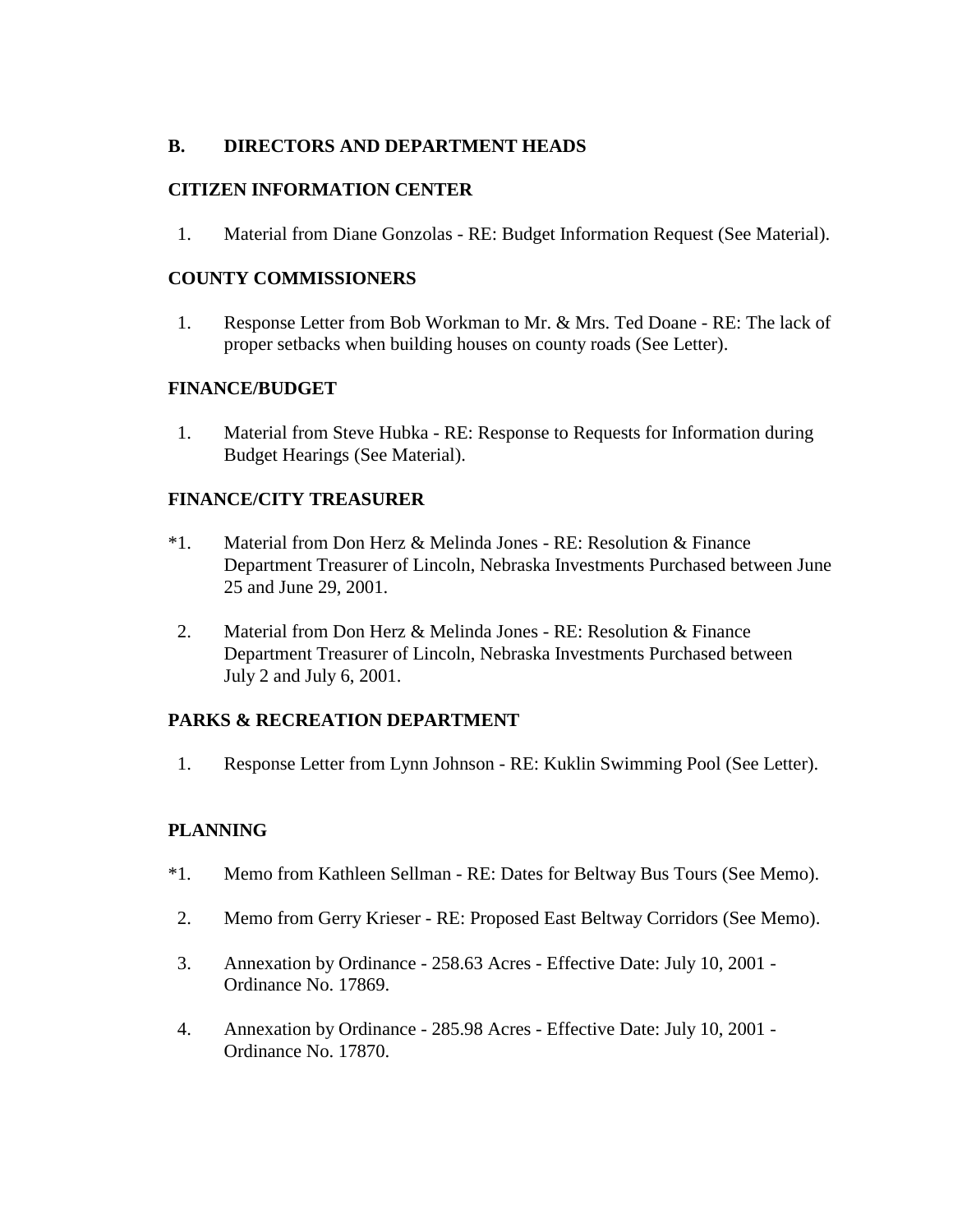## **PLANNING COMMISSION FINAL ACTION . . . . .**

- \*1. Special Permit No. 1342A (Expand non-conforming use 401 West Calvert Street) Resolution No. PC-00676.
- \*2. Special Permit No. 1778A (Wapiti Enterprises soil excavation  $56<sup>th</sup>$  & Arbor Road) Resolution No. PC-00677.
- \*3. Special Permit No. 1916 (St. Andrew's Lutheran Church tower) Resolution No. PC-00678).
- 4. Final Plat No. 01006 Lee's Place 1<sup>st</sup> Addition (S.W. 18<sup>th</sup> and W. Lake Streets) Resolution No. PC-00683.
- 5. Final Plat No. 00028 Long View Estates (S.W. 40<sup>th</sup> and West Van Dorn Streets) Resolution No. PC-00681.
- 6. Final Plat No. 01003 Pine Lake Heights South  $2<sup>nd</sup>$  Addition ( $27<sup>th</sup>$  & Yankee Hill Road) Resolution No. PC-00682.
- 7. Final Plat No. 00011-Vintage Heights 9<sup>th</sup> Addition (Oakville Road and Parducci Road) Resolution No. PC-00680.
- 8. Special Permit No. 1226B (Early Childhood Care Facility amendment  $60<sup>th</sup>$  & Normal Blvd.) Resolution No. PC-00675.
- 9. Special Permit No. 1917 (Husker Auto No.  $27<sup>th</sup>$  & Wildcat Drive) Resolution No. PC-00679.

#### **POLICE DEPARTMENT**

1. Letter from Officer Ed McMeen, Education and Personnel Unit, LPD - RE: On Tuesday, August  $7<sup>th</sup>$ , Neighborhoods Nationwide will be joining forces to Celebrate The 18<sup>th</sup> Annual National Night Out, The Nations largest Crime Prevention Event (See Letter).

#### **PUBLIC WORKS & UTILITIES DEPARTMENT**

- $*1.$  Public Works & Utilities Advisory RE: Storm Sewer Project No. 532121  $16<sup>th</sup>$ And Rose To  $20<sup>th</sup>$  And Harwood Streets - July 5, 2001.
- 2. Public Works & Utilities Advisory RE: Vine Street Widening Project No. 546003 - In Vine Street From  $48<sup>th</sup>$  St. To Approx. 450' East Of  $60<sup>th</sup>$  Street.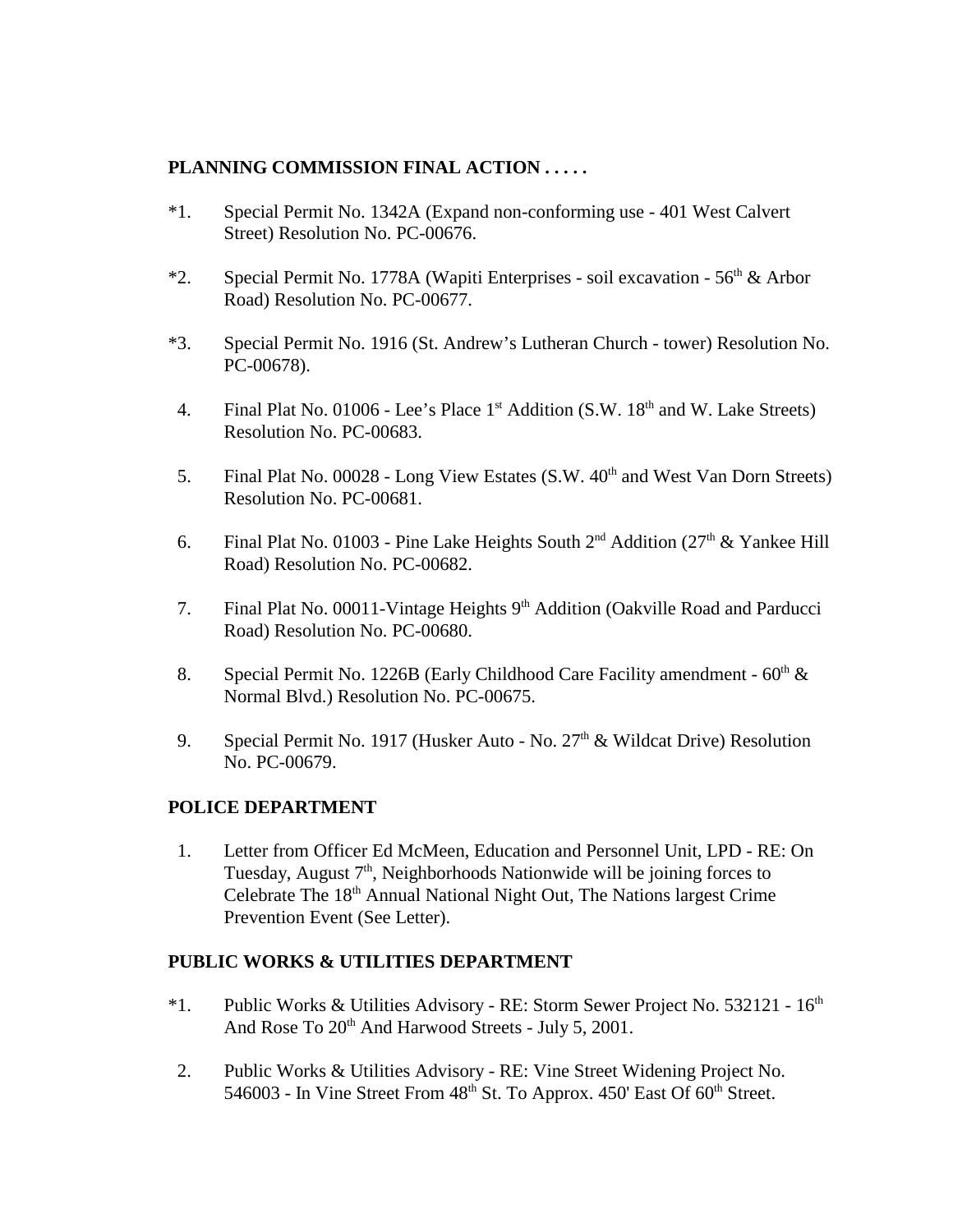## **REAL ESTATE DIVISION**

\*1. InterOffice Memo from Clinton Thomas - RE: Vacation of South 22nd Street from the north line of J Street to south line of east-west alley between  $21<sup>st</sup> \& 22<sup>nd</sup>$ Streets, Block 4, McMurtry's Addition (See Memo).

## **STARTRAN**

- \*1. InterOffice Memo from Larry Worth RE: Purchase of Twenty Replacement Transit Vehicles (On the Agenda for 7/09/01 - #10 - 01R-163--Council copies placed in their Thursday packets on 7/05/01)(See Memo).
- 2. InterOffice Memo from Larry Worth RE: The following information was requested regarding StarTran route services at the July 9, 2001 City Council budget review meeting (See Material).

# **WEED CONTROL AUTHORITY**

 1. Combined Weed Program - City Of Lincoln - June 2001 Monthly Report - Noxious Weed Control Authority.

## **C. MISCELLANEOUS**

- \*1. E-Mail from Curtis Samuelson, Watfordcity, North Dakota RE: Their City Council is in the process of trying to become a municipality – The State of Nebraska, from his understanding is largely a municipality in electrical power any input your Council could give me would be greatly appreciated (See E-Mail).
- \*2. Letter & Article RE: The closing of Kuklin Pool (See Material).
- 3. E-Mail from Bruce Ewing, Legislative Assistant, 5<sup>th</sup> Ward Alderman Steve Magre - RE: Alley Programs (See E-Mail).
- 4. E-Mail from Wendy Hassett, Assistant City Manager, City of Auburn RE: Golf Courses (See E-Mail).
- 5. E-Mail from Shawn Gillen, LFUCG Council Administrator RE: Oregon Neighborhood Livability Law (See E-Mail).
- 6. E-Mail from Molly Kapeluck, CMC, Clerk of Council, City of Green RE: 2003 IIMC Conference (See E-Mail).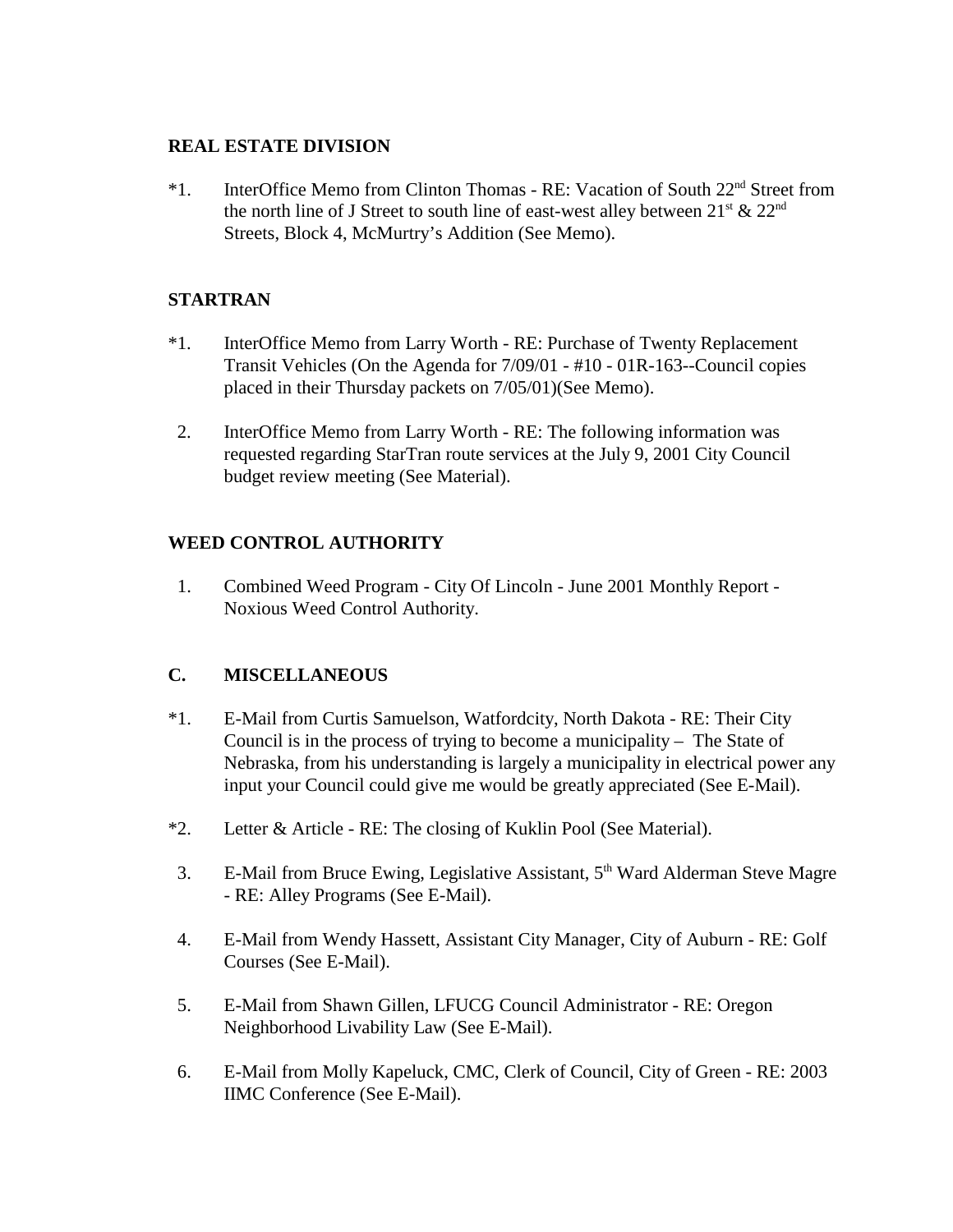- 7. Letter from George Hunt RE: The speed limit that was raised from 25 mph to 30 mph on Adams St. between  $14<sup>th</sup>$  &  $8<sup>th</sup>$  Street (See Letter).
- 8. Letter from Shannon Gartner RE: The East Beltway Project (See Letter).
- 9. E-Mail from Peggy Struwe, President, Hawley Area Neighborhood Association RE: HAA is against allowing alcohol sales at Kabredlo's located at 338 North  $27<sup>th</sup>$ Street (See E-Mail).
- 10. Material from George Mechling, Project Manager, Wilderness Park Estates Development Company, LLC. - RE: Wilderness Park Estates (See Material).
- 11. Report from Arthur B. Yonkey, Project Development Engineer, Department of Roads - RE: Project No. RR-6970(16) - 3rd and A Street Grade Separation - The "Final Environmental Assessment" and "Finding of No Significant Impact" are submitted to you in accordance with the rules and procedures of the United States Department of Transportation, Federal Highway Administration, 23 CFR 771.121 (b) (Copy of this Report is on file in the City Council Office)(Council copies of this Report placed in their Thursday packet on 7/12/01) (See Report).
- 12. E-Mail from Chris Cherches RE: Anti-Skateboarders devices (See E-Mail).
- 13. E-Mail from Charlotte Hagel RE: Junk hoarders Ordinance (See E-Mail).
- 14. Letter from Janet Coleman RE: Has become an even stronger advocate for public transportation - no longer able to travel independently (See Letter).
- 15. Faxed Material from V. Kuhl, Kuhl Insurance Agency RE: Special Permit for liquor license by Kabredlo's at 338 N. 27<sup>th</sup> Street (See Material).

## **IV. DIRECTORS**

## **V. CITY COUNCIL MEMBERS**

## **VI. ADJOURNMENT**

#### **\*HELD OVER FROM JULY 9, 2001.**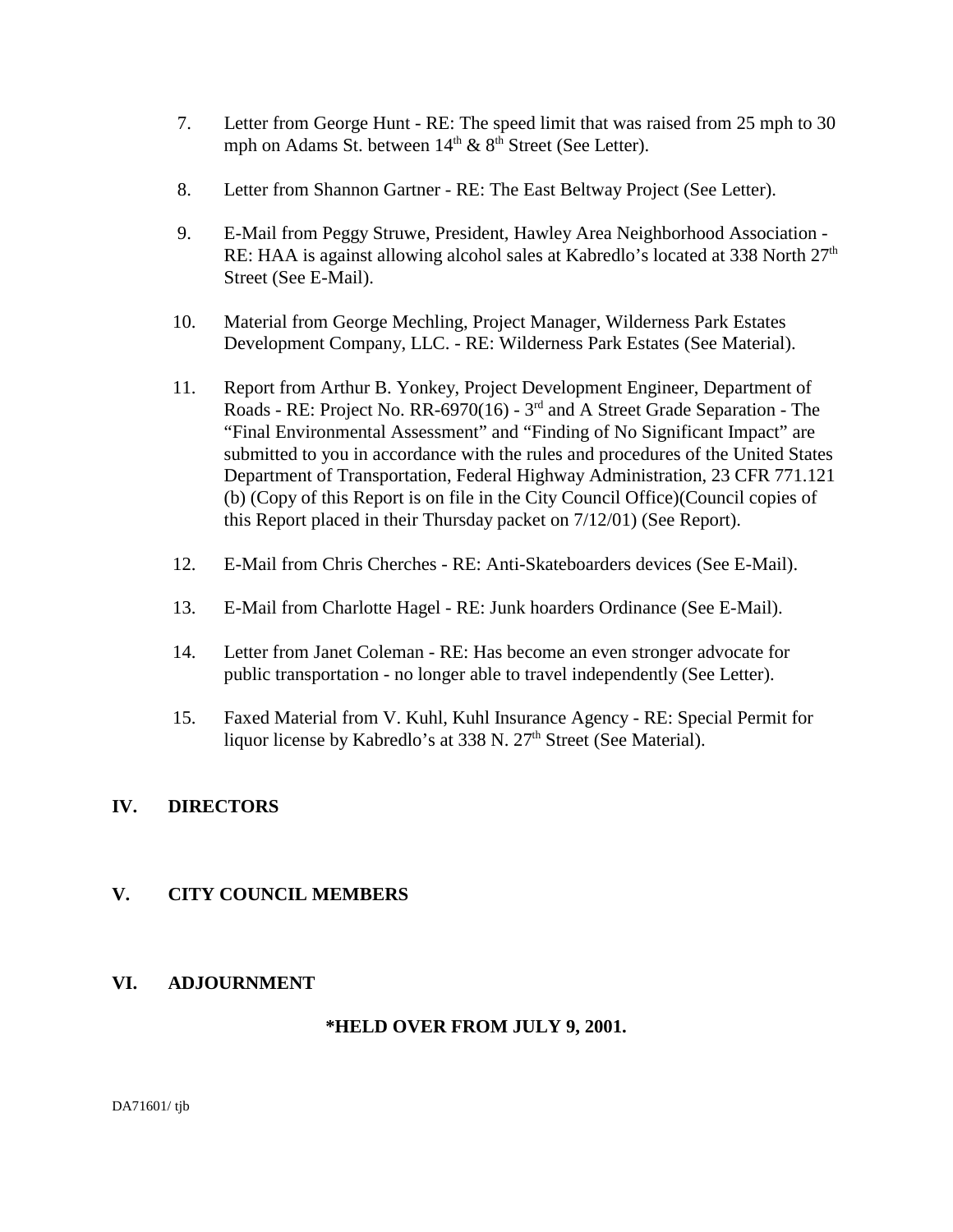# **DIRECTOR'S MEETING MINUTES MONDAY, JULY 16, 2001 CONFERENCE ROOM 113**

**Council Members Present:** Annette McRoy, Chair; Jonathan Cook, Vice-Chair; Coleen Seng, Jon Camp, Glenn Friendt, Ken Svoboda, Terry Werner.

**Others Present:** Mayor Don Wesely, Mark Bowen, Jennifer Brinkman, Mayor's Office; Joan Ross, City Clerk; Dana Roper, City Attorney; Directors and Department Heads; Darrell Podany, Aide to Council Members Camp, Friendt, & Svoboda; Tammy Bogenreif, City Council Staff and Chris Hain, Lincoln Journal Star Representative.

Abbreviated Director's Meeting started at 12:12 p.m.

Ms. McRoy stated to everyone due to the time that they have, they are going to have an abbreviated Director's Meeting. Ms. McRoy stated to the Department Heads if they have something that pertains to the Agenda for today or sometime this week and they really want to talk to Council about it to please feel free to bring it up now. Ms. McRoy asked Mayor Wesely if he could skip over the press releases and just give them the highlights of any other information he has for them. Mayor Wesely stated to Ms. McRoy that they're fine. Ms. McRoy asked Council Members if they could discuss issues with Department Heads with a phone call or an E-Mail during the week that she would appreciate it and if that can't be than they certainly will take time to do it now.

- **I. MAYOR** Mayor Don Wesely had no comments.
	- \*1. Letter from Mayor Don Wesely to Mark Stahlhut, President, Lincoln Police Union & Jeff Gottbreht, President, Lincoln Firefighters Union, Local 644 – RE: The Police and Fire Pension Fund. — NO COMMENTS
	- \*2. NEWS ADVISORY RE: Mayor Don Wesely will participate in two news conferences this week - The Kick Off a Healthy Kids 2010 campaign called "Sun Safe" & The Mayor will welcome a delegation from Lincoln's Sister City of Taiping, Taiwan in ceremonies. — NO COMMENTS
	- \*3. FOR IMMEDIATE RELEASE RE: Sister City Delegation To Visit Lincoln. NO COMMENTS
	- \*4. NEWS RELEASE RE: "Sun Safe" Campaign For Children Kicks Off. NO **COMMENTS**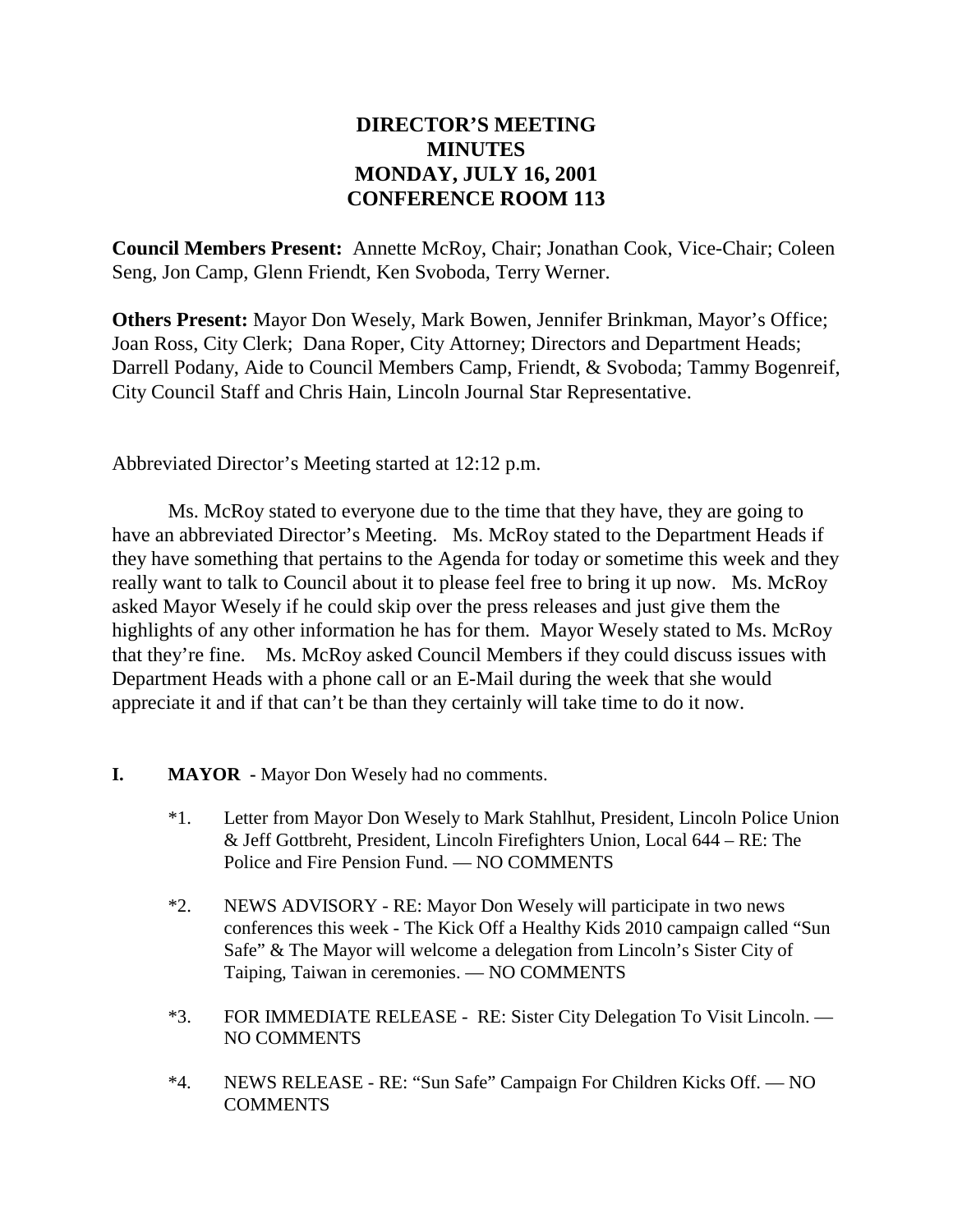- \*5. NEWS ADVISORY RE: Dave Norris of CIC will be at Holmes Lake on the Fourth of July & The delegation from Lincoln's Sister City of Taiping, Taiwan. — NO COMMENTS
- 6. NEWS RELEASE RE: Mayor Presents Award Of Excellence For June (Council received their copies of this Release on 7/09/01). — NO COMMENTS
- 7. NEWS RELEASE RE: Public Parking For County-City Buildings To Be Relocated. — NO COMMENTS
- 8. NEWS ADVISORY RE: Public Works officials will have a news conference at 1:30 p.m. to announce the awarding of the bid for the pedestrian bridge linking Haymarket Park to the Haymarket area of downtown Lincoln. — NO **COMMENTS**
- 9. NEWS RELEASE RE: City Awards Bid On Overpass To Haymarket Park Gates to be installed in North Bottoms to deter baseball traffic. — NO **COMMENTS**
- 10. NEWS ADVISORY RE: Mayor Don Wesely will have an update on Kuklin Pool and his recommended city budget for 2001-2002 at a news conference at 9:30 a.m. on Thursday, July  $12<sup>th</sup>$ .  $-$  NO COMMENTS
- 11. NEWS RELEASE RE: Mayor Makes Revisions To Proposed City Budget Funding for Kuklin Pool restored, and tree Police Officers added. — NO **COMMENTS**

#### **II. CITY CLERK**

City Clerk Joan Ross stated to Council that in regards to Items 1 & 2 [Application of The Blue Cactus, Inc. dba "The Blue Cactus" for a Class "I" liquor license at 5555 S. 48th Street, Suite F; & the Manager's Application of Robert G. Furman for The Blue Cactus, Inc. dba "The Blue Cactus" at 5555 S. 48<sup>th</sup> Street, Suite F. App. of Mary's Place, Inc. dba "Mary's Place" for a Class "C" liquor license at 1920 West "O" Street] she will call these two items together.

City Clerk Joan Ross stated to Council that in regards to Items 4 & 5 [Application of Russ's Market #2 for a special designated license to cover an area approximately 170 feet by 60 feet at 130 N. 66<sup>th</sup> Street on July 26, 2001 from 4:00 p.m. to 10:00 p.m.; & Application of Russ's Market #2 for a special designated license to cover an area approximately 170 feet by 60 feet at 130 N.  $66<sup>th</sup>$  Street on July 28, 2001 from 4:00 p.m. to 10:00 p.m.] she will call these two items together.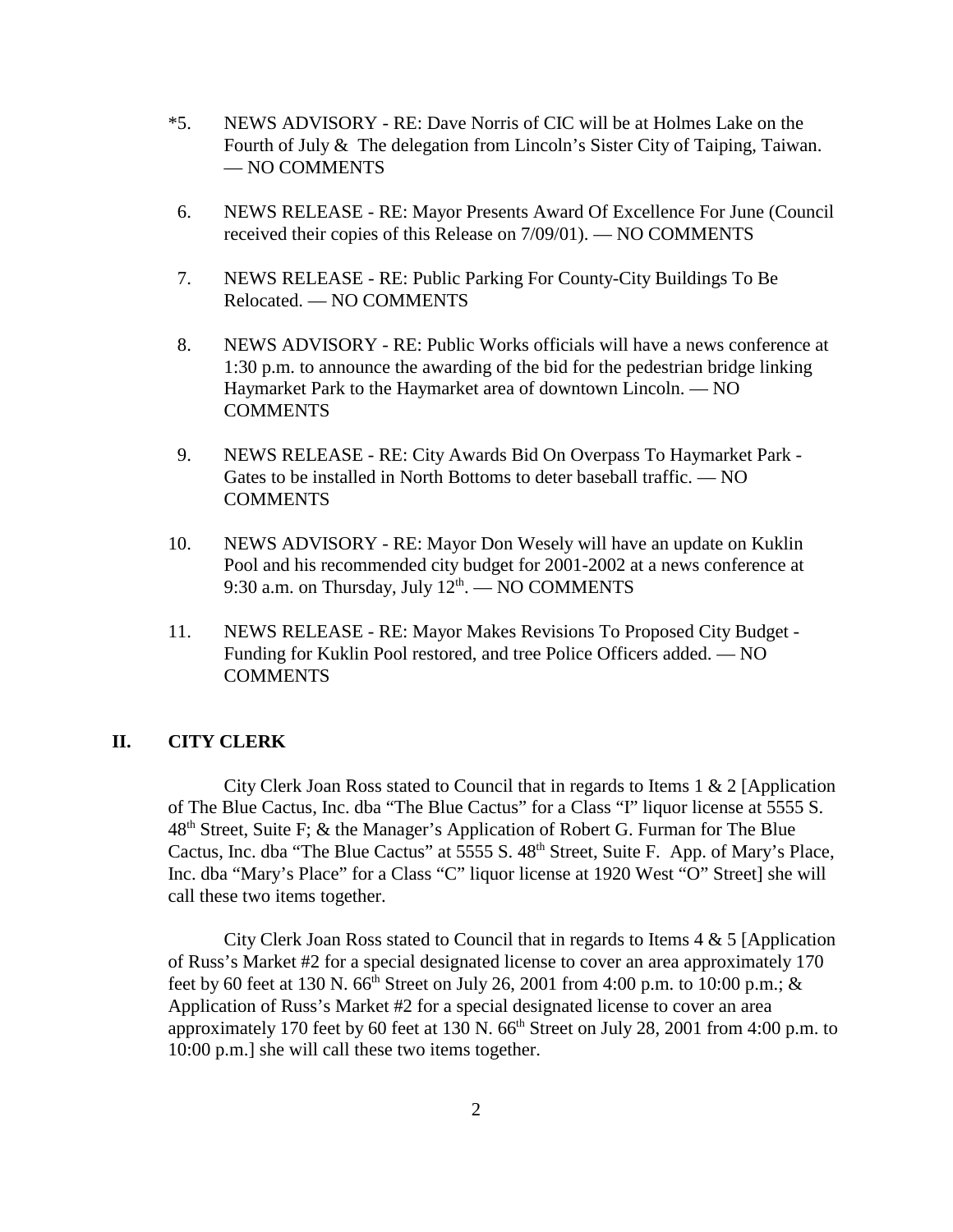City Clerk Joan Ross stated to Council that in regards to Item 7 [Approving a Consent to Sublease Agreement with AllTel to allow Qwest Wireless to co-locate on the AllTel tower in Antelope Park] there is a motion to amend. City Clerk Joan Ross indicated to Council that they probably seen it in their packet.

City Clerk Joan Ross stated to Council that in regards to Item 30 [Accepting  $\&$ approving the preliminary plat of Hawkswood Estates for 27 lots and waivers for street lighting intervals, roadway approach grades, sidewalks curb & gutter, location of water and sewer mains, storm water requirements, transfer of sanitary sewer basins, block lengths, and length of permanent dead end streets, on property generally located south and west of South 70<sup>th</sup> Street and Old Cheney Road] there is a motion to amend and they should have received it in their packets.

City Clerk Joan Ross stated to Council that in regards to Item 31 [Authorizing the issuance of not to exceed \$3,750,000 aggregate principal amount of the City's Golf Course Revenue Refunding Bonds] they received a request to delay this item and to have it placed on Pending. Ms. McRoy stated to City Clerk Joan Ross that they thought it would be resolved in two weeks and they were projecting two weeks to bring this item back, so for two weeks they will put this item on Pending. City Clerk Joan Ross stated to Ms. McRoy that is correct and they will keep an eye on it.

City Clerk Joan Ross stated to Council that in regards to Item 47 [Amending the corporate limits of the City by annexing approx. 4.4 acres of property generally located north of S.  $14<sup>th</sup>$  St. & Yankee Hill Road] they have the Action delayed for two weeks to July 23, 2001 and maybe she will bring it up at the Formal Council Meeting to see if they are ready to move it forward.

 1. Letter from Lauren W. Wismer, For the Firm brought over by City Clerk Joan Ross - RE: City of Lincoln, Nebraska Golf Course Revenue Refunding Bonds – (#31 – 01-106). — City Clerk Joan Ross mentioned this letter during her comments to the Council under "II. City Clerk". (See that discussion)

#### **III. CORRESPONDENCE**

#### **A. COUNCIL REQUESTS**

#### **ANNETTE McROY**

1. OUTSTANDING Request to Public Works & Utilities Department/ **Parks & Recreation Department** - RE: North Bottoms - Neighborhood sign (RFI#67 - 6/07/01). - **1.) SEE RESPONSE FROM KAREN SIECKMEYER, PUBLIC WORKS & UTILITIES DEPARTMENT RECEIVED ON RFI#67-6/12/01 (Will forward this RFI to the Parks & Rec. Department)**. - NO COMMENTS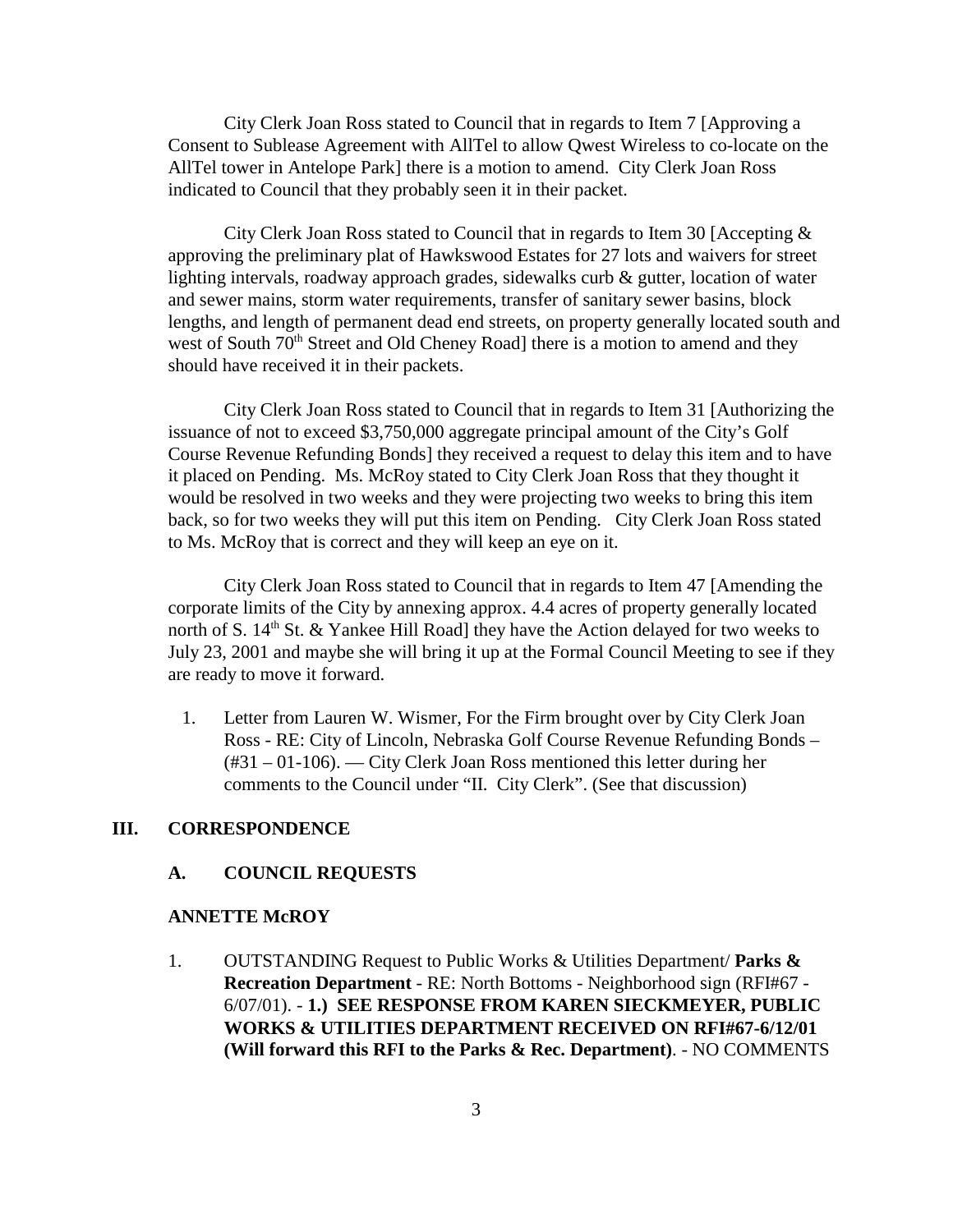- 2. OUTSTANDING Request to Police Department RE: Policy on issuing tickets for people drinking in the park (RFI#70-6/07/01). — NO COMMENTS
- 3. Response from Ed Zimmer, Planning Department to RFI#68 received on 7/11/01 RE: Plans & permits for 1311 New Hampshire. — NO COMMENTS

## **COLEEN SENG**

- 1. OUTSTANDING Request to Health Department/ **Police Department** RE: The scrap newsprint and the owner of the business (RFI#860 - 6/25/01). — **1.) SEE RESPONSE FROM RICHARD SLAMA, HEALTH DEPARTMENT RECEIVED ON RFI#860 - 7/03/01. —** NO COMMENTS
- 2. OUTSTANDING Request to Finance Department/ **Mayor's Office/** Public Works & Utilities Department - RE: Property taxes and garbage hauling (RFI#861 - 6/25/01). — **1.) SEE RESPONSE FROM DON HERZ, FINANCE DIRECTOR RECEIVED ON RFI#861 - 6/28/01 –- 2.) SEE RESPONSE FROM STEVE OWEN, PUBLIC WORKS & UTILITIES DEPARTMENT RECEIVED ON RFI#861 - 7/06/01. —** NO COMMENTS
- 3. OUTSTANDING Request to Parks & Recreation Department **OR** Public Works & Utilities Department - RE: Trim the trees on the east side of  $56<sup>th</sup>$  between Knox & Judson (RFI#862 - 7/02/01). — NO COMMENTS
- 4. OUTSTANDING Request to Steve Huggenberger, Law Department RE: Cable increases (RFI#863 - 7/02/01). — NO COMMENTS
- 5. Request to Larry Worth, StarTran RE: Help find her what bus to take 3444 Somerset Avenue (RFI#864 - 7/02/01). — **1.) SEE RESPONSE FROM LARRY WORTH, STARTRAN RECEIVED ON RFI#864 - 7/10/01**. — NO **COMMENTS**
- 6. OUTSTANDING Request to Parks & Recreation Department/Public Works & Utilities Department - RE: Visit with Mr. Craig - Dietrich & Murdock Trail conflicts (RFI#865 - 7/02/01). — NO COMMENTS
- 7. Response from Scott Opfer, Public Works & Utilities Department to RFI#847 received on 7/06/01 - RE: Concerns about "cameras" at intersections. — NO COMMENTS
- 8. Request to Planning Department, Ed Zimmer RE: An Ordinance to keep the bottle burglars "out of excavation sites when development is taking place (RFI#866 - 7/09/01). — NO COMMENTS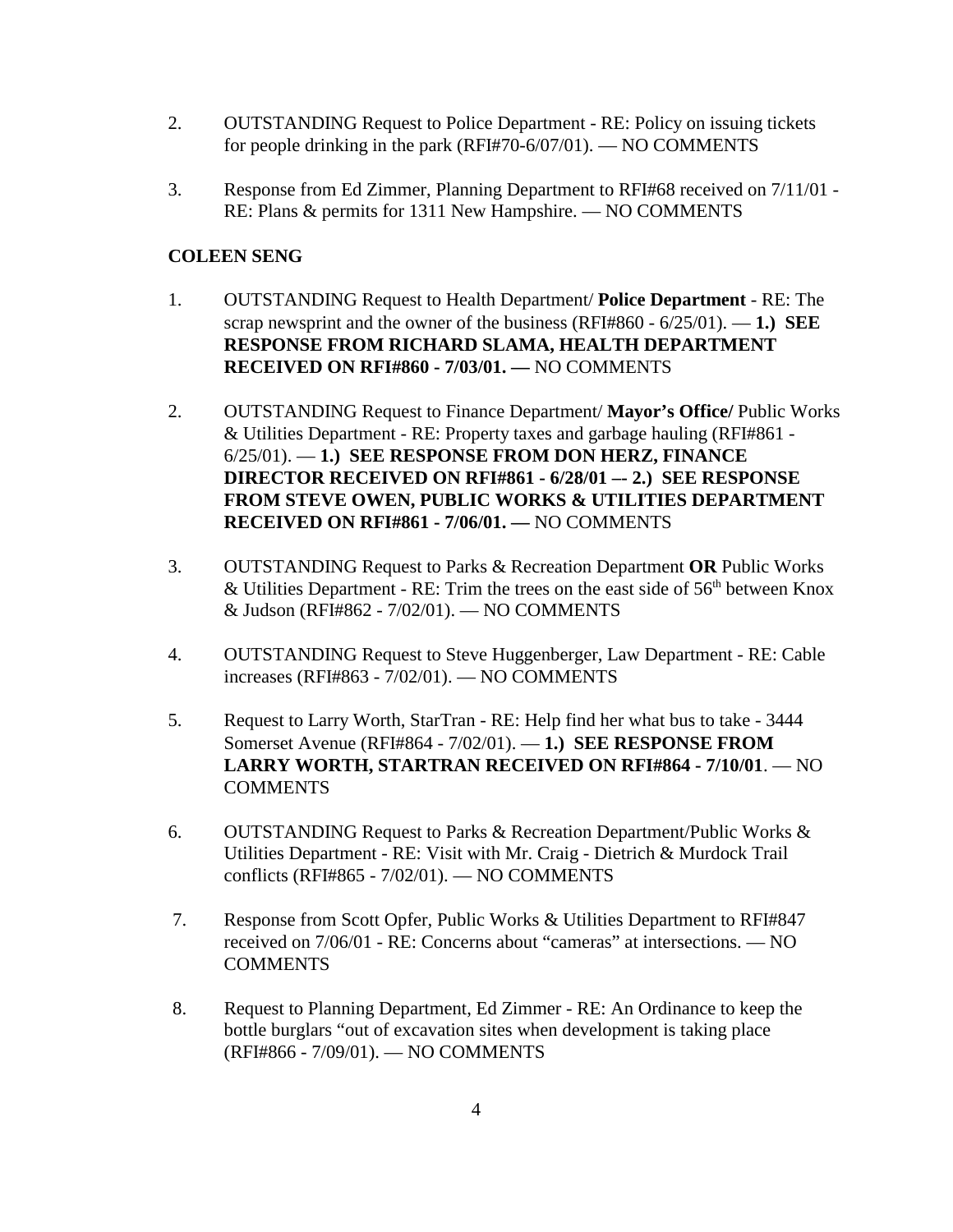9. Response from Chuck Zimmerman, Building & Safety Department to RFI#859 received on 7/11/01 – RE: Complaint about the smell behind her house. — NO **COMMENTS** 

## **JON CAMP**

- 1. OUTSTANDING Request to Dana Roper, City Attorney RE: Lincoln Fire and Rescue (RFI#60 - 6/21/01). — NO COMMENTS
- 2. OUTSTANDING Request to Fire, Chief Spadt RE: Lincoln Fire and Rescue (RFI#61 - 6/21/01). — NO COMMENTS
- 3. OUTSTANDING Request to Steve Hubka, Budget RE: Occupation tax (RFI#64 - 6/27/01). — NO COMMENTS
- 4. Request to Georgia Glass, Personnel Director RE: Lincoln Fire and Rescue (RFI#65 - 7/11/01). — NO COMMENTS
- 5. Request to Fire Chief Spadt RE: Lincoln Fire and Rescue Non-Emergency Transport (RFI#66 - 7/11/01). — NO COMMENTS

#### **TERRY WERNER**

- 1. OUTSTANDING Request to **Law Department** /Russell Shultz, Weed Control RE: The City Weed Ordinance (RFI#9 - 6/13/01). **— 1.) SEE RESPONSE FROM RUSS SHULTZ, WEED CONTROL RECEIVED ON RFI#9 - 6/18/01. —** NO COMMENTS
- 2. OUTSTANDING Request to Parks & Recreation Department, Forestry RE: About a 100 Year old tree that is going to be removed (RFI#11 - 6/28/01)**. —** NO **COMMENTS**

## **JONATHAN COOK**

1. OUTSTANDING Request to Planning Department/Public Works/Fire/ **Law Department** - RE: Lazy Acres Annexation - Pine Lake Rd. Vacation (RFI#38 - 6/13/01). — **1.) SEE RESPONSE FROM MIKE DEKALB, PLANNING DEPARTMENT RECEIVED ON RFI#38 -6/20/01 — 2.) SEE RESPONSE FROM DENNIS BARTELS, PUBLIC WORKS & UTILITIES DEPARTMENT RECEIVED ON RFI#38 - 6/20/01** — **3.) SEE RESPONSE FROM FIRE CHIEF SPADT RECEIVED ON RFI#38 - 6/28/01. —** NO COMMENTS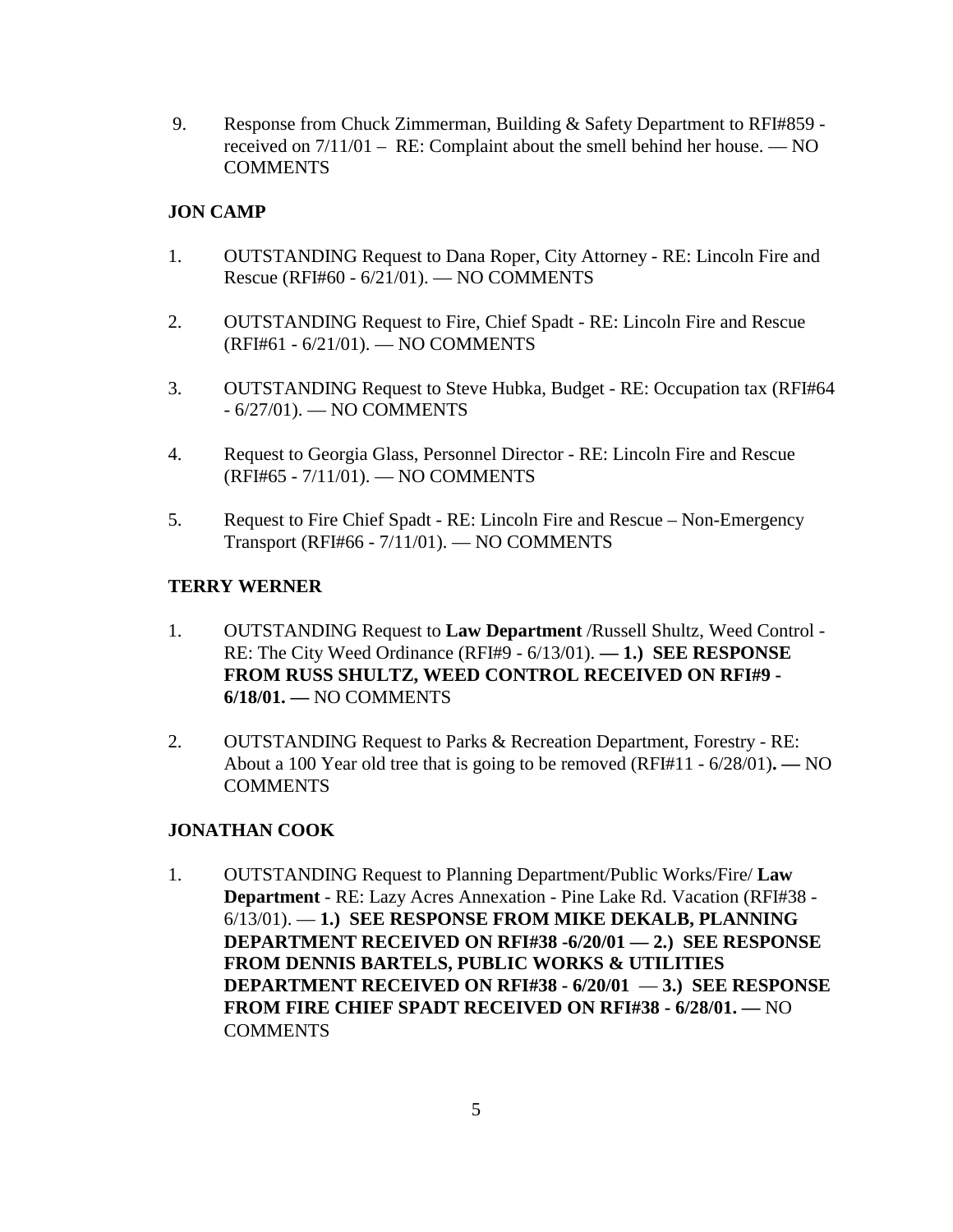- 2. Request to Public Works & Utilities Department, Allan Abbott/Mayor's Office RE: 33rd & Sheridan Roundabout, 33rd St. Project Sheridan to Calvert, Potential 33<sup>rd</sup> St. Project South to Sheridan (RFI#41 - 7/02/01). — NO COMMENTS
- 3. Request to Georgia Glass, Personnel Director RE: Traffic Engineer Position in Public Works (RFI#42 - 7/02/01). — **1.) SEE RESPONSE FROM GEORGIA GLASS, PERSONNEL DIRECTOR RECEIVED ON RFI#42 - 7/06/01. —** NO COMMENTS
- 4. OUTSTANDING Request to Allan Abbott, Public Works & Utilities Department - RE: Stop Signs on Bike Trail at 27<sup>th</sup> & Hwy 2 for SB RT Lane (RFI#43 -7/02/01). — NO COMMENTS
- 5. Request to Bruce Briney, Public Works & Utilities Department RE: Detour Information for 33<sup>rd</sup> & Sheridan Roundabout Construction for Country Club Neighborhood Association Newsletter (RFI#44 - 7/02/01)**. — 1.) SEE RESPONSE FROM BRUCE BRINEY, PUBLIC WORKS & UTILITIES DEPARTMENT RECEIVED ON RFI#44 - 7/09/01. —** NO COMMENTS
- 6. Response from Scott Opfer, Public Works & Utilities Department to  $RFI#39 -$ RE: Banners on utility or light poles received on 7/06/01. — NO COMMENTS

#### **KEN SVOBODA**

- 1. OUTSTANDING Request to Fire Department, Chief Spadt RE: Lincoln Fire Department Fire Call and financial information (RFI#1 - 6/29/01)**. — 1.) SEE RESPONSE FROM FIRE CHIEF SPADT RECEIVED ON RFI#1 - 7/06/01. —** NO COMMENTS
- 2. OUTSTANDING Request to Lynn Johnson, Parks & Recreation Director RE: Kuklin pools (RFI#2 - 7/02/01). — NO COMMENTS

Ms. McRoy stated that they are going to go ahead with Department Heads, so if there is an item on the Director's Agenda that needs their attention please feel free to go ahead and bring it up now.

#### **IV. DIRECTORS** - **NO COMMENTS**

Ms. McRoy stated to Council that in their Director's packet they received material regarding the Budget from Citizen Information Center, Finance/Budget & StarTran, so they should put all of this information with their Budget material.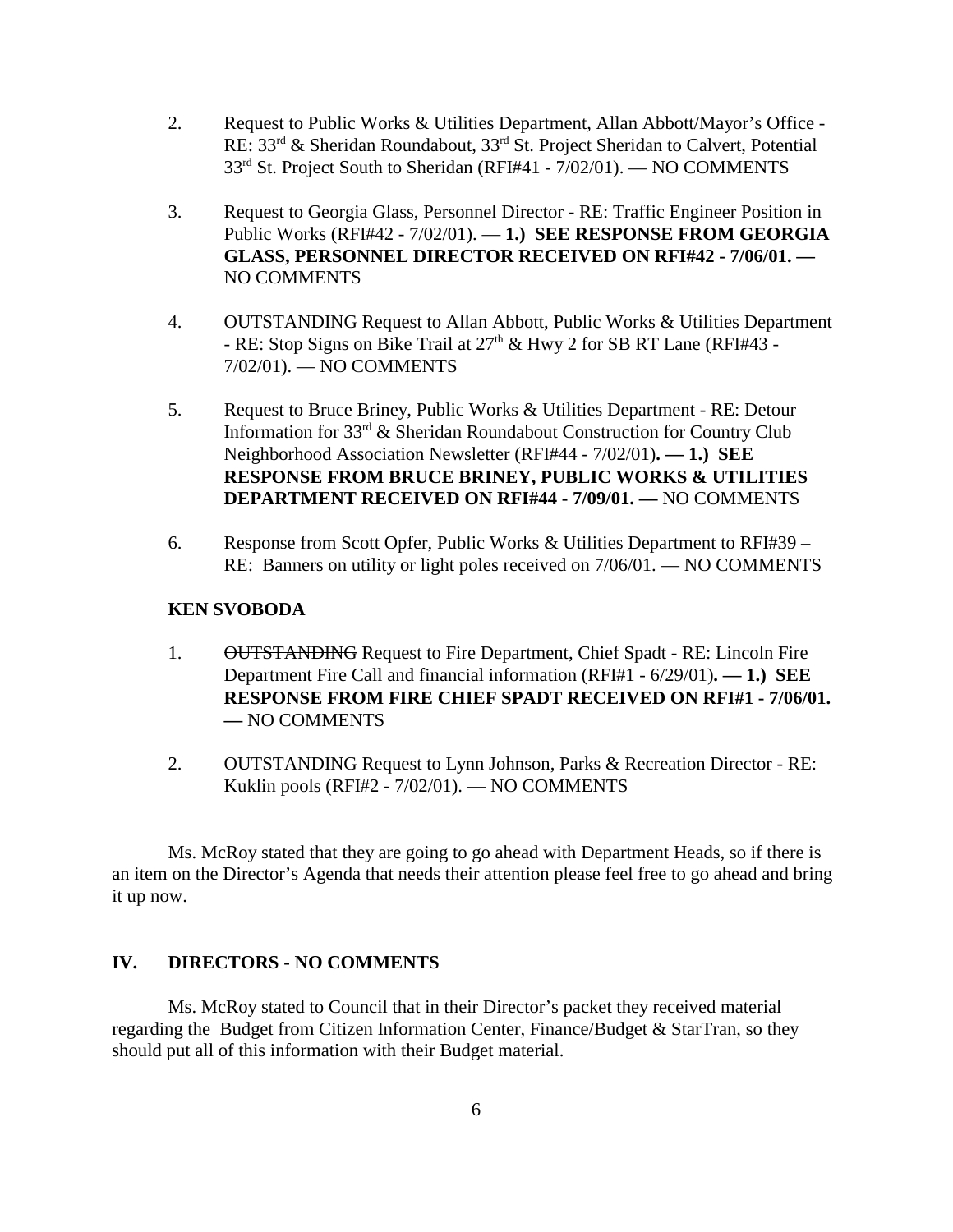Ms. McRoy stated to Tammy Bogenreif that under "C. Miscellaneous" in regards to Items 3, 4, 5 & 6 that she will discuss these items with her later. Ms. McRoy stated to Ms. Bogenreif that for some of these items they have the ordinances on their books, so she could may be send them a copy of those items. Ms. McRoy stated to Ms. Bogenreif that Items #3 through #6 are E-Mail's from the Councilink that they can send information out and contact the appropriate department for a copy of the ordinance, but some of them they don't deal with. Ms. Bogenreif stated to Ms. McRoy okay.

#### **B. DIRECTORS AND DEPARTMENT HEADS**

#### **CITIZEN INFORMATION CENTER**

1. Material from Diane Gonzolas - RE: Budget Information Request. — Ms. McRoy mentioned earlier to Council that this is Budget information, so they should put it with their Budget material.

#### **COUNTY COMMISSIONERS**

1. Response Letter from Bob Workman to Mr. & Mrs. Ted Doane - RE: The lack of proper setbacks when building houses on county roads. — NO COMMENTS

#### **FINANCE/BUDGET**

1. Material from Steve Hubka - RE: Response to Requests for Information during Budget Hearings. — Ms. McRoy mentioned earlier to Council that this is Budget information, so they should put it with their Budget material.

#### **FINANCE/CITY TREASURER**

- \*1. Material from Don Herz & Melinda Jones RE: Resolution & Finance Department Treasurer of Lincoln, Nebraska Investments Purchased between June 25 and June 29, 2001. — NO COMMENTS
- 2. Material from Don Herz & Melinda Jones RE: Resolution & Finance Department Treasurer of Lincoln, Nebraska Investments Purchased between July 2 and July 6, 2001.— NO COMMENTS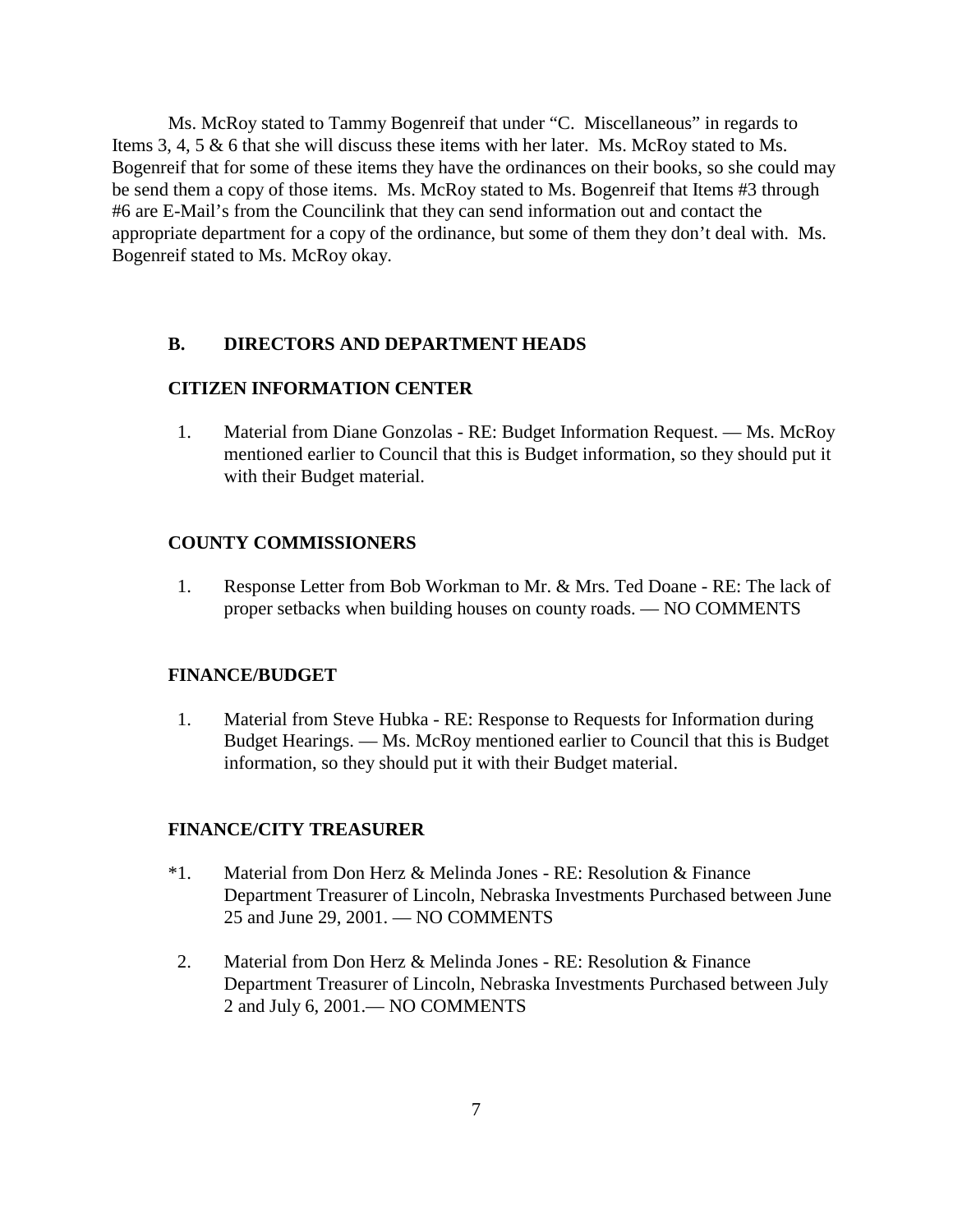#### **PARKS & RECREATION DEPARTMENT**

1. Response Letter from Lynn Johnson - RE: Kuklin Swimming Pool. — NO **COMMENTS** 

#### **PLANNING**

- \*1. Memo from Kathleen Sellman RE: Dates for Beltway Bus Tours. NO **COMMENTS**
- 2. Memo from Gerry Krieser RE: Proposed East Beltway Corridors. NO COMMENTS
- 3. Annexation by Ordinance 258.63 Acres Effective Date: July 10, 2001 Ordinance No. 17869. — NO COMMENTS
- 4. Annexation by Ordinance 285.98 Acres Effective Date: July 10, 2001 Ordinance No. 17870. — NO COMMENTS

#### **PLANNING COMMISSION FINAL ACTION . . . . .**

- \*1. Special Permit No. 1342A (Expand non-conforming use 401 West Calvert Street) Resolution No. PC-00676. — NO COMMENTS
- \*2. Special Permit No. 1778A (Wapiti Enterprises soil excavation 56<sup>th</sup> & Arbor Road) Resolution No. PC-00677. — NO COMMENTS
- \*3. Special Permit No. 1916 (St. Andrew's Lutheran Church tower) Resolution No. PC-00678). — NO COMMENTS
- 4. Final Plat No. 01006 Lee's Place 1<sup>st</sup> Addition (S.W. 18<sup>th</sup> and W. Lake Streets) Resolution No. PC-00683. — NO COMMENTS
- 5. Final Plat No. 00028 Long View Estates (S.W. 40<sup>th</sup> and West Van Dorn Streets) Resolution No. PC-00681. — NO COMMENTS
- 6. Final Plat No. 01003 Pine Lake Heights South  $2^{nd}$  Addition ( $27<sup>th</sup>$  & Yankee Hill Road) Resolution No. PC-00682. — NO COMMENTS
- 7. Final Plat No. 00011-Vintage Heights  $9<sup>th</sup>$  Addition (Oakville Road and Parducci Road) Resolution No. PC-00680. — NO COMMENTS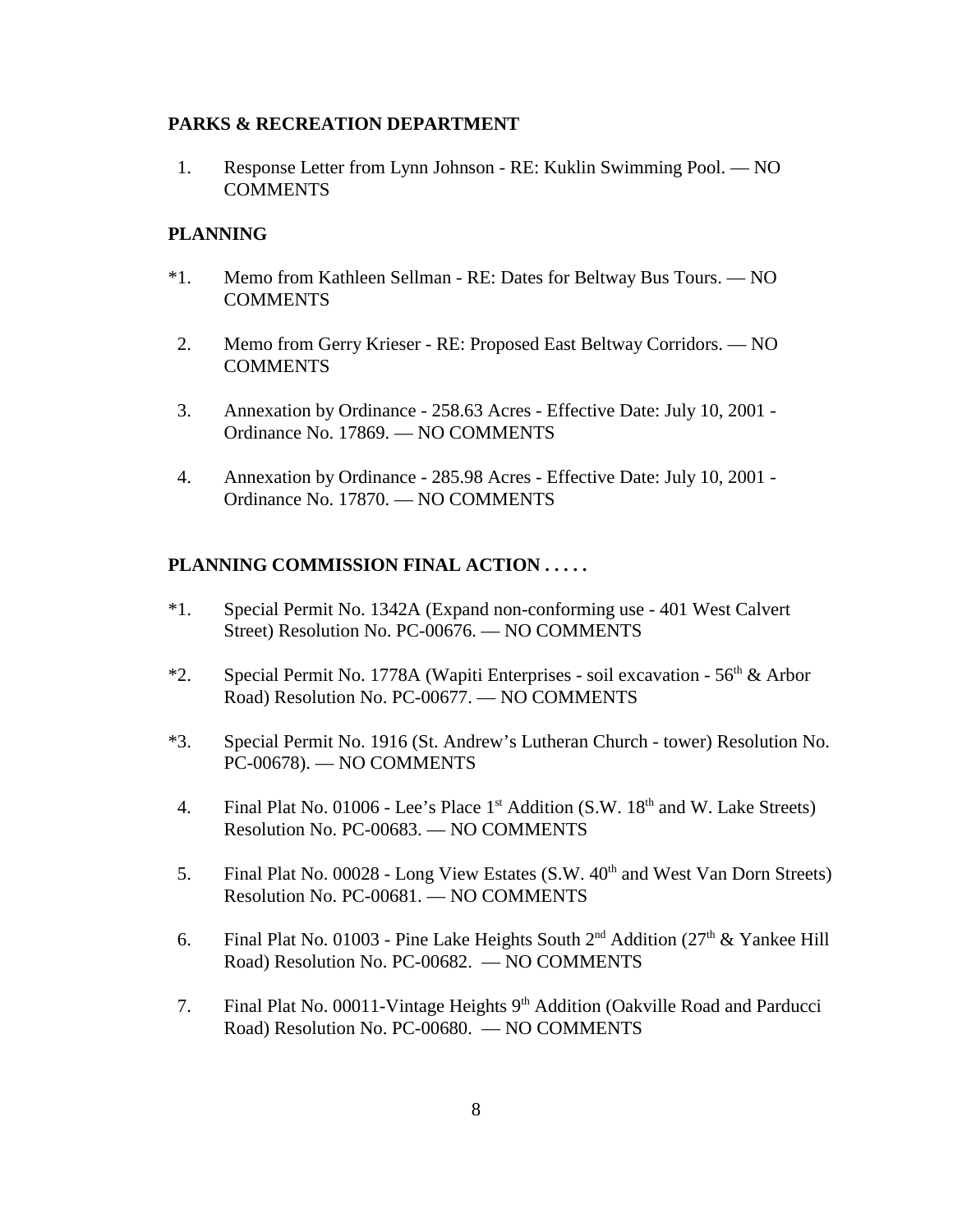- 8. Special Permit No. 1226B (Early Childhood Care Facility amendment  $60<sup>th</sup>$  & Normal Blvd.) Resolution No. PC-00675. — NO COMMENTS
- 9. Special Permit No. 1917 (Husker Auto No.  $27<sup>th</sup>$  & Wildcat Drive) Resolution No. PC-00679. — NO COMMENTS

#### **POLICE DEPARTMENT**

1. Letter from Officer Ed McMeen, Education and Personnel Unit, LPD - RE: On Tuesday, August  $7<sup>th</sup>$ , Neighborhoods Nationwide will be joining forces to Celebrate The 18<sup>th</sup> Annual National Night Out, The Nations largest Crime Prevention Event. — NO COMMENTS

#### **PUBLIC WORKS & UTILITIES DEPARTMENT**

- \*1. Public Works & Utilities Advisory RE: Storm Sewer Project No. 532121 16th And Rose To  $20<sup>th</sup>$  And Harwood Streets - July 5, 2001. — NO COMMENTS
- 2. Public Works & Utilities Advisory RE: Vine Street Widening Project No. 546003 - In Vine Street From 48th St. To Approx. 450' East Of 60th Street. **—** NO COMMENTS

#### **REAL ESTATE DIVISION**

\*1. InterOffice Memo from Clinton Thomas - RE: Vacation of South 22nd Street from the north line of J Street to south line of east-west alley between  $21^{st} \& 22^{nd}$ Streets, Block 4, McMurtry's Addition. — NO COMMENTS

#### **STARTRAN**

- \*1. InterOffice Memo from Larry Worth RE: Purchase of Twenty Replacement Transit Vehicles (On the Agenda for 7/09/01 - #10 - 01R-163--Council copies placed in their Thursday packets on 7/05/01). — NO COMMENTS
- 2. InterOffice Memo from Larry Worth RE: The following information was requested regarding StarTran route services at the July 9, 2001 City Council budget review meeting. — Ms. McRoy mentioned earlier to Council that this is Budget information, so they should put it with their Budget material.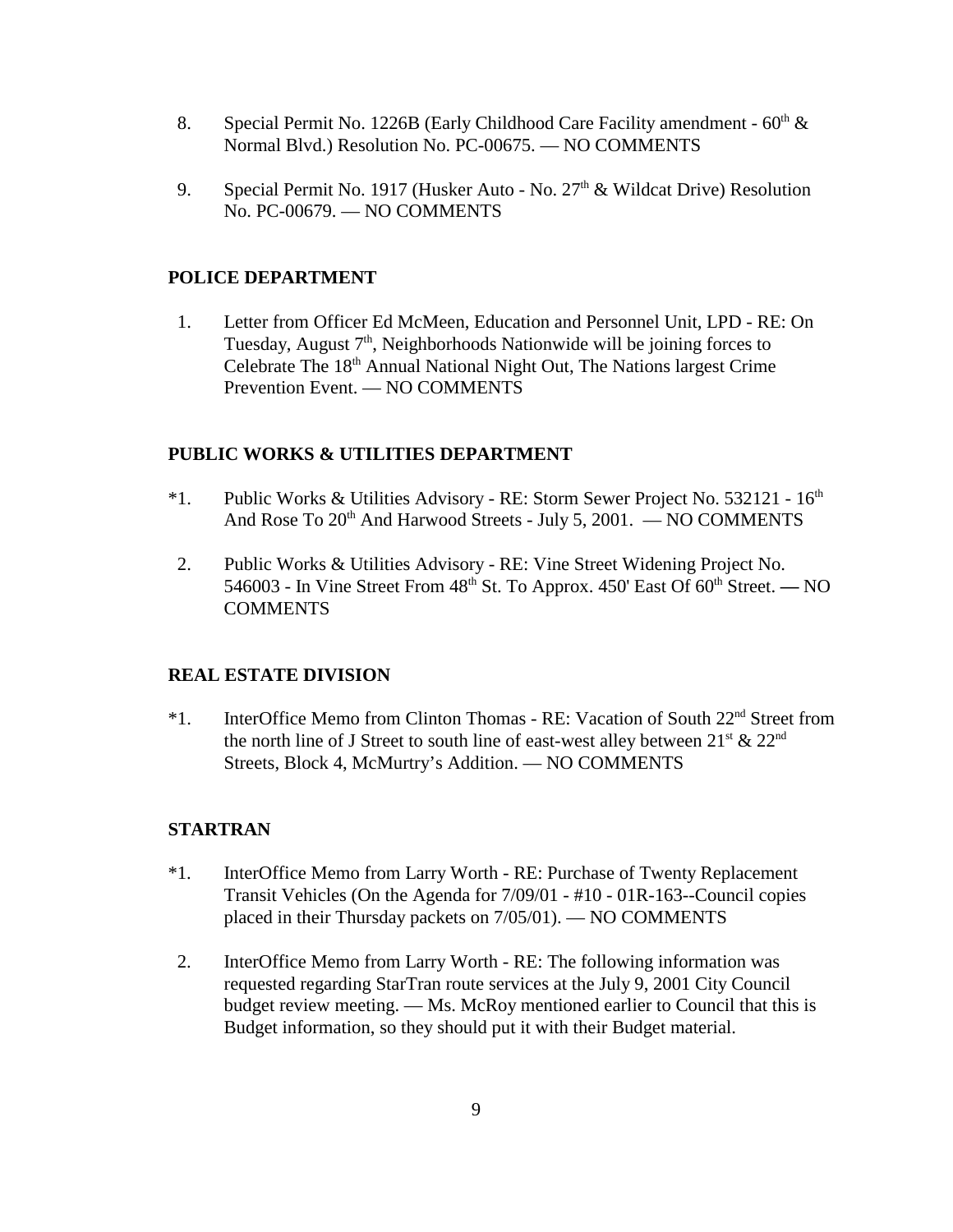#### **WEED CONTROL AUTHORITY**

 1. Combined Weed Program - City Of Lincoln - June 2001 Monthly Report - Noxious Weed Control Authority. — NO COMMENTS

### **C. MISCELLANEOUS**

- \*1. E-Mail from Curtis Samuelson, Watfordcity, North Dakota RE: Their City Council is in the process of trying to become a municipality – The State of Nebraska, from his understanding is largely a municipality in electrical power any input your Council could give me would be greatly appreciated. — NO **COMMENTS**
- \*2. Letter & Article RE: The closing of Kuklin Pool. NO COMMENTS
- 3. E-Mail from Bruce Ewing, Legislative Assistant, 5<sup>th</sup> Ward Alderman Steve Magre - RE: Alley Programs. — Ms. McRoy mentioned this E-Mail earlier to Tammy Bogenreif. (See that discussion)
- 4. E-Mail from Wendy Hassett, Assistant City Manager, City of Auburn RE: Golf Courses. — Ms. McRoy mentioned this E-Mail earlier to Tammy Bogenreif. (See that discussion)
- 5. E-Mail from Shawn Gillen, LFUCG Council Administrator RE: Oregon Neighborhood Livability Law. — Ms. McRoy mentioned this E-Mail earlier to Tammy Bogenreif. (See that discussion)
- 6. E-Mail from Molly Kapeluck, CMC, Clerk of Council, City of Green RE: 2003 IIMC Conference. — Ms. McRoy mentioned this E-Mail earlier to Tammy Bogenreif. (See that discussion)
- 7. Letter from George Hunt RE: The speed limit that was raised from 25 mph to 30 mph on Adams St. between  $14<sup>th</sup> \& 8<sup>th</sup>$  Street. — Ms. McRoy asked the Public Works & Utilities Department to take a look at this letter. Nicole Fleck-Tooze stated to Ms. McRoy that they will take a look at it. Ms. McRoy stated to Ms. Tooze that she knows they brought this issue up before and she dealt with it previously, but they do need to send a response to him. Ms. McRoy indicated to Ms. Tooze that Mr. Hunt sent a certified letter to her directly and he raises concerns about this issue. Ms. Tooze stated to Ms. McRoy okay. Ms. Tooze stated to Ms. McRoy that they will take a look at it and get back with her on it. Ms. McRoy stated to Ms. Tooze that she will call Mr. Hunt and let him know that they are preparing a response for him. Ms. Tooze stated to Ms. McRoy okay.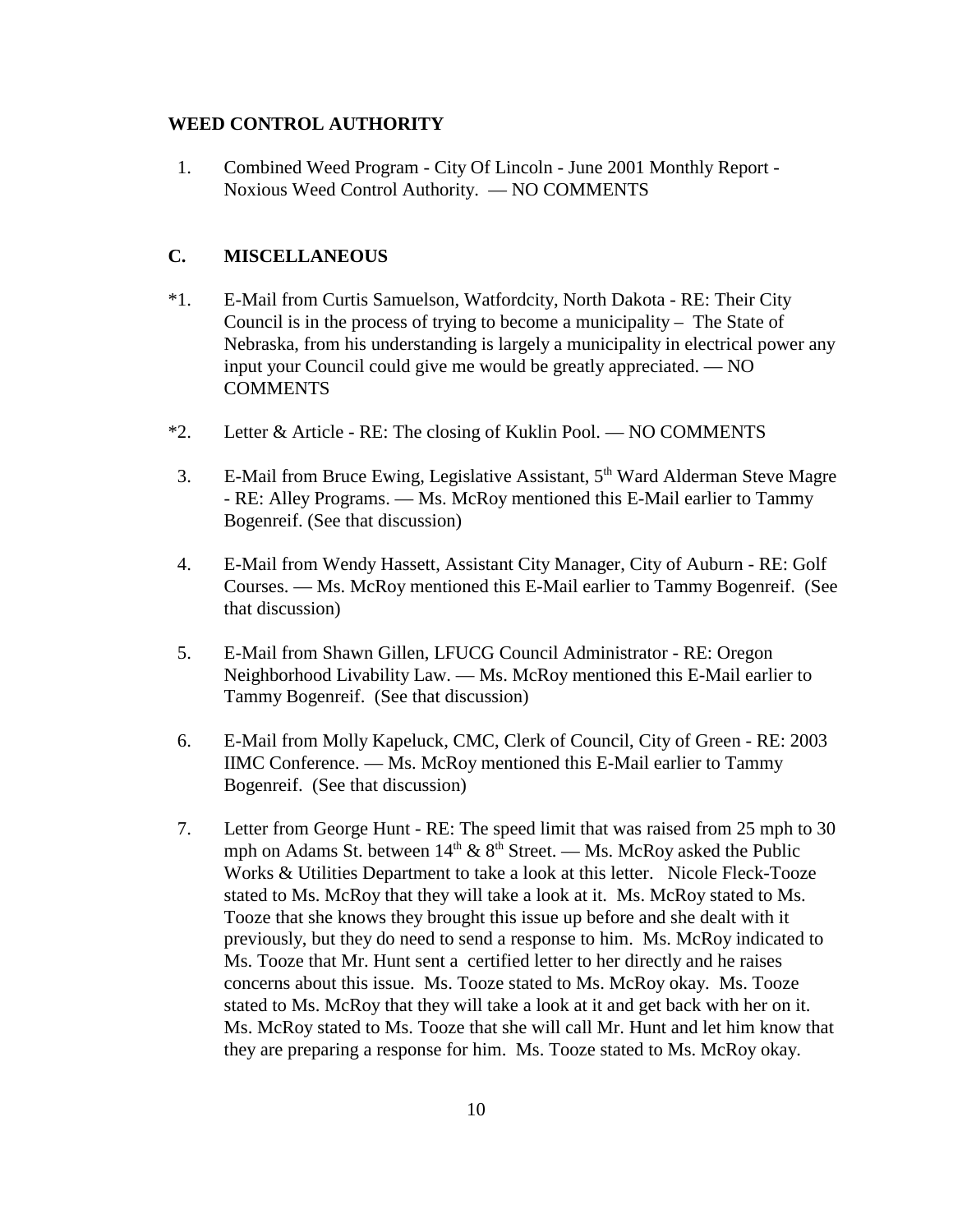- 8. Letter from Shannon Gartner RE: The East Beltway Project. NO **COMMENTS**
- 9. E-Mail from Peggy Struwe, President, Hawley Area Neighborhood Association RE: HAA is against allowing alcohol sales at Kabredlo's located at 338 North  $27<sup>th</sup>$ Street. — Ms. McRoy stated that they have several items regarding "Kabredlo's" at 338 North  $27<sup>th</sup>$  Street, which they will take note of this afternoon.
- 10. Material from George Mechling, Project Manager, Wilderness Park Estates Development Company, LLC. - RE: Wilderness Park Estates. — Ms. McRoy stated that she does believe they have received several letters regarding this issue and she thinks they should probably address this issue.

Mr. Cook stated that this is the major item that he wanted to ask about today, since they have it before them today for Public Hearing and for vote. Mr. Cook stated that he noticed on the Director's Addendum there is a Memo from the Planning Department regarding this issue. Mr. Cook stated to the Planning Department that basically they're still recommending approval and indicated that now they feel that in fact the impacts of this are significant upon the existing properties and that they should have really been able to reach an agreement. Kathleen Sellman stated to Mr. Cook that she can't answer that because she doesn't know. Mr. Cook stated that they'll just have to figure that out today because there clearly are going to be some impacts upon the existing Lazy Acerage property. Ms. Sellman stated to Mr. Cook that she thinks what they are asking for is some what over and above what they typically have to them. Mr. Cook stated that may be one thing they can deal with is the fire hydrant issue and what he cares about is the fire hydrant that Melva Plouzek and her neighbors say what was promised some time back at least on  $14<sup>th</sup>$  & Mockingbird. Mr. Cook stated that if they are going to go ahead and annex this today or soon , that he would like an answer for them as to what will happen with fire prevention in their neighborhood.

Fire Chief Spadt stated to Mr. Cook with that particular area they would use tankers from Southwest Rural or they can relay from 14<sup>th</sup> Street back into the circle. Chief Spadt stated to Mr. Cook that they are not going to be without water, so fire prevention will be there. Chief Spadt stated to Mr. Cook that they don't have any record of responding to Ms. Plouzek's home, that would have been prior to the annexation of it and it would have been from Southwest Rural. Mr. Cook asked Chief Spadt if Southwest Rural would have gotten a tanker truck if something went wrong there. Mr. Cook stated to Chief Spadt that the question was about the fire hydrant at  $14<sup>th</sup>$  & Mockingbird because it is aways to the near by fire hydrants as he understands it. Mr. Cook asked if that fire hydrant hasn't been put in yet, how soon can it be put in there to serve at least the near by homes. Chief Spadt stated to Mr. Cook that would be a question for the Public Works & Utilities Department. Nicole Fleck-Tooze stated to Mr. Cook that she can try to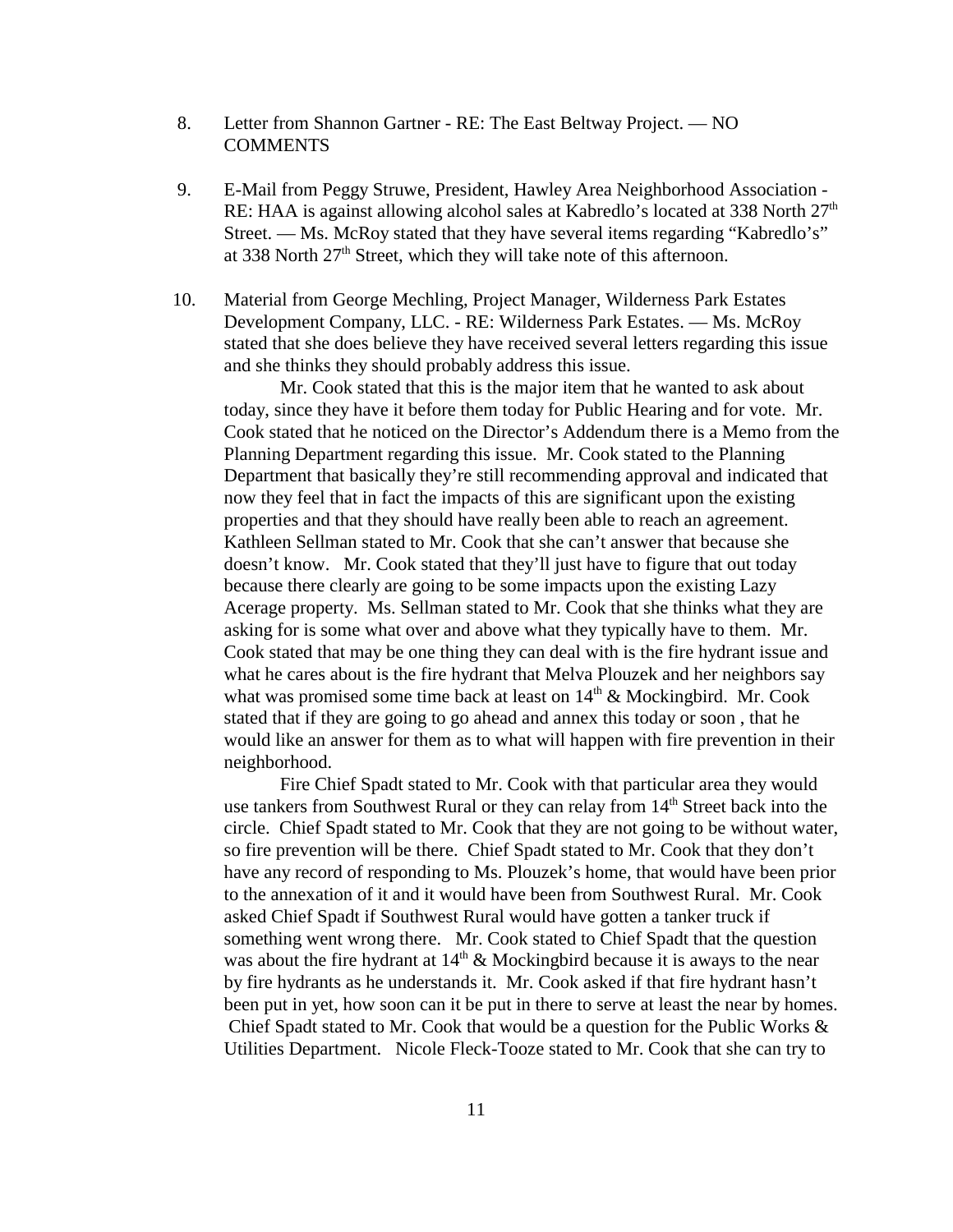get a little bit more information to him to address this issue as well. Ms. Tooze stated to Mr. Cook that she doesn't know what was promised to them and commented that she doesn't know if anybody promised a hydrant at that location, but typically residential areas wouldn't be served off of hydrant along the arterial street. Ms. Tooze commented to Mr. Cook so what needs to happen is that they need to have hydrants moved into that development. Mr. Cook indicated to Ms. Tooze that's an issue they will talk about at the Formal Council Meeting today about how they can get hydrants within the development, but at least they know there is a water main along  $14<sup>th</sup>$  Street. Mr. Cook indicated that is an issue they brought up over and over for the past couple of years, so he wanted to address this issue before they act on it.

Ms. McRoy stated that she has one item that she still wants to mention. Ms. McRoy stated to Chief Casady that she is not sure if Officer Fosler this morning related to him the request for the number of incidents at the liquor store of "Kabredlo's" on North 27<sup>th</sup> Street. Chief Casady stated to Ms. McRoy that "yes" he did. [Chief Casady passed out the information to Council] Ms. McRoy stated that they can review this information prior to the Formal City Council Meeting today. Chief Casady stated to Council this information is for the Year-2001-todate and stated that he also has 2000, if they want more than that. Ms. McRoy stated to Chief Casady that maybe he could present the "2000" at the Council Meeting today. Chief Casady stated to Council that he could come and testify at the meeting today, if they wanted him to do that. Ms. McRoy stated to Chief Casady could he please do that. Chief Casady stated to Ms. McRoy that he will be there. Ms. McRoy thanked Chief Casady for getting this requested information to them on such a short notice.

Mayor Don Wesely stated to Council that Jennifer Brinkman is due very soon and they want to wish her the best. Mayor Wesely stated that Ms. Brinkman has done absolutely a great job for the City and she has decided that she wants to be a full-time mother and they're very glad for her. Mayor Wesely stated to Council so first of all he wants to thank Ms. Brinkman for doing two years of absolutely great work for the City of Lincoln. [Everyone clapped]

Mayor Wesely stated to Council that he would like to introduce Amy Tejral. Mayor Wesely stated to Council that Ms. Tejral is from Salt Lake City now, but she is actually from Nebraska and moved to Salt Lake City a few years ago and is going to be moving back to Lincoln in August to take Jennifer Brinkman's place.

Ms. Tejral stated to Council that she is looking forward to meeting all of them personally and she starts officially on August  $27<sup>th</sup>$ . Ms. Tejral thanked them all and stated that she looks forward to working for the City of Lincoln. Ms. McRoy welcomed Ms. Tejral aboard. Mayor Wesely stated to Council that he thinks they will enjoy getting to know Ms. Tejral and working with her, but again they appreciate Ms. Brinkman on everything she has done for the City of Lincoln.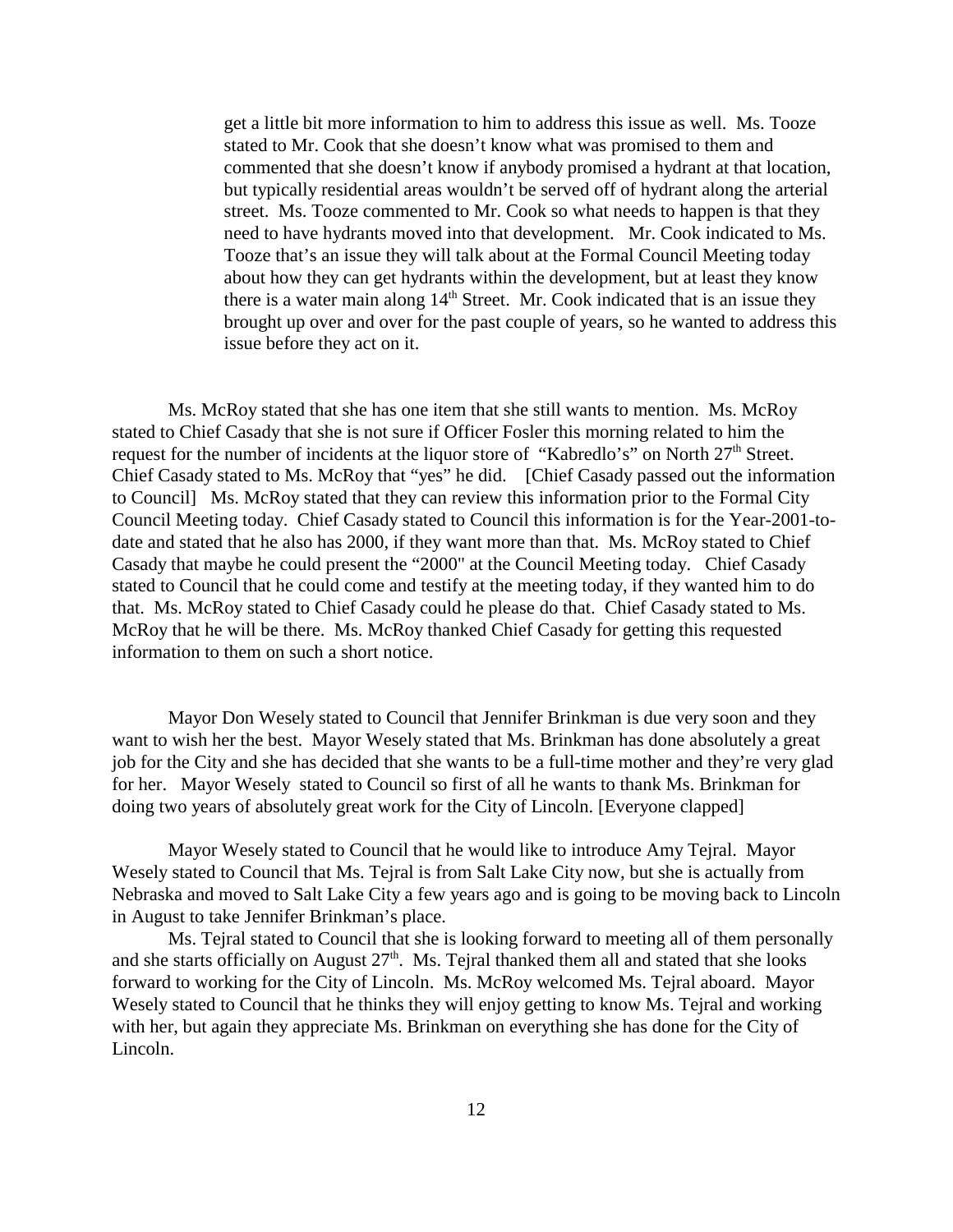- 11. Report from Arthur B. Yonkey, Project Development Engineer, Department of Roads - RE: Project No. RR-6970(16) - 3rd and A Street Grade Separation - The "Final Environmental Assessment" and "Finding of No Significant Impact" are submitted to you in accordance with the rules and procedures of the United States Department of Transportation, Federal Highway Administration, 23 CFR 771.121 (b) (Copy of this Report is on file in the City Council Office)(Council copies of this Report placed in their Thursday packet on 7/12/01). — NO COMMENTS
- 12. E-Mail from Chris Cherches RE: Anti-Skateboarders devices. NO **COMMENTS**
- 13. E-Mail from Charlotte Hagel RE: Junk hoarders Ordinance. NO COMMENTS
- 14. Letter from Janet Coleman RE: Has become an even stronger advocate for public transportation - no longer able to travel independently. — NO **COMMENTS**
- 15. Faxed Material from V. Kuhl, Kuhl Insurance Agency RE: Special Permit for liquor license by Kabredlo's at 338 N.  $27<sup>th</sup>$  Street. — Ms. McRoy already mentioned this issue earlier. (See that discussion)

#### **V. CITY COUNCIL MEMBERS**

Ms. McRoy stated that they will start with Mr. Camp, who has a short presentation for them.

#### **JON CAMP**

Mr. Camp stated to everyone that he wants to show them all something, that they have a situation in the community that he doesn't think everyone realized what was going on and he wants to show them a video tape of what is happening in our community. Mr. Camp stated that out at the "Royal Grove" there is essentially fist fights going on ..... showed the video tape of what was happening out at the "Royal Grove" and everybody watched a few minutes of it. [everyone watched the video tape] [Mr. Camp's comments inaudible - due to the talking on the video tape] Mr. Camp stated that he wanted to bring this situation up and he knows the Mayor is aware of it along with some other people and he thinks it is time that they really get this out in the public and he would like to work with Gary Lacey and Dana Roper to get an ordinance done on it. Mr. Camp stated that he is worried because they may not have anything that could stop this immediately in their ordinances or what have you. Mr. Camp stated that he knows Chief Casady brought up the Athletic Commission and that in the past they have had liquor violations out there and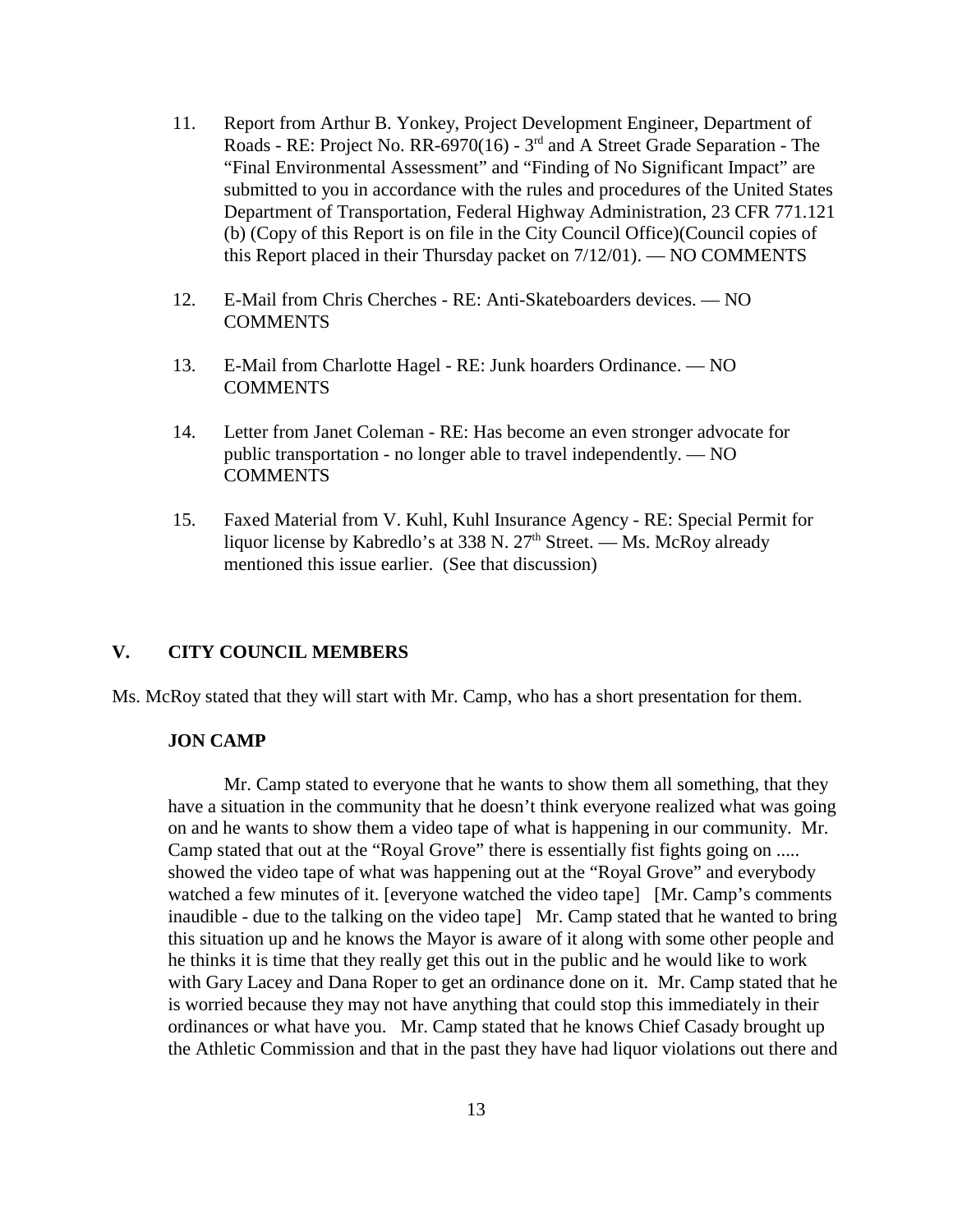their now looking at "Studio 14", which has created some increase needs on Police protection and he is worried about some young Lincoln Nite getting a broken neck or what ever. Mr. Camp stated that he understands that a lot of people have ended up in the hospital and a lot of them go until their knocked out. Mr. Camp asked Chief Casady if he would like to mention something in regards to this matter.

Chief Casady stated that he thinks there is some information and some missed information going on around this issue. Chief Casady stated that the Ultimate Fights are going on all over the United States and it has sprung up in about the past 3 or 4 years and maybe a little bit longer than that. Chief Casady stated that there has been some big money involved, such as paid preview events and indicated that the State of New York and the State of Missouri are two states that he knows of that has outlawed this kind of activity completely. Chief Casady stated to Council that there are a number of municipalities that have done so and some of those have been challenged in court and some of those are in the process of being challenged now. Chief Casady stated to Council that he has pulled up a variety of samples of laws and ordinances and indicated that he believes they may already have the tools to handle this in the State of Nebraska through the laws that they have in the State Statute that regulates boxing and wrestling. Chief Casady indicated that these laws are contained in Chapter 81 of the Nebraska Revised Statutes, which it provides that the Athletic Commissioner establishes rules and regulations for professional boxing and professional wrestling matches, which actually sets the rules for WWW Events at Pershing Auditorium. Chief Casady indicated to Council that it is his belief just on common sense that the rating of the statute would also apply to these kind of events, so long as the prize or [inaudible] is offered or an admission is charged. Chief Casady stated to Council that he has pressed this case and he has written a letter to the Athletic Commissioner. Chief Casady indicated to Council that he has talked to the Athletic Commission Director and he has been invited to attend a meeting tomorrow morning at 10:00 a.m. between the Athletic Commission and a representative from the Attorney General's Office to discuss this issue a little bit more in depth. But, he thinks that this is probably the best route for right now to stop this activity. Chief Casady stated to Council that drafting an ordinance is not a real simple thing, that he thinks it is clearly a wrestling or boxing match and he thinks the rules establish that in the Nebraska Statute of Law and it will be up to the Nebraska Attorney General to determine whether he believes that's the case.

Mr. Camp asked Chief Casady if they have the ability to stop this now. Chief Casady stated to Mr. Camp that he doesn't think so. Mr. Camp stated that he is worried about it because they seen the kicks to the young man's head. Chief Casady stated that he has a meeting coming up next Tuesday with Chad Mason who is the manager promoting the fights that are occurring at the "Royal Grove". Chief Casady stated to Council that after KLKN ran the video and their three part series on it that Mr. Mason called him to basically say Chief this isn't what it appears to be, that the guy is not unconscious and no one has been seriously hurt in their fights. That they take a lot of precautions and they have a lot rules and Mr. Mason asked him if he could meet with him to tell him about all of the safety precautions and about the rules that they have for it.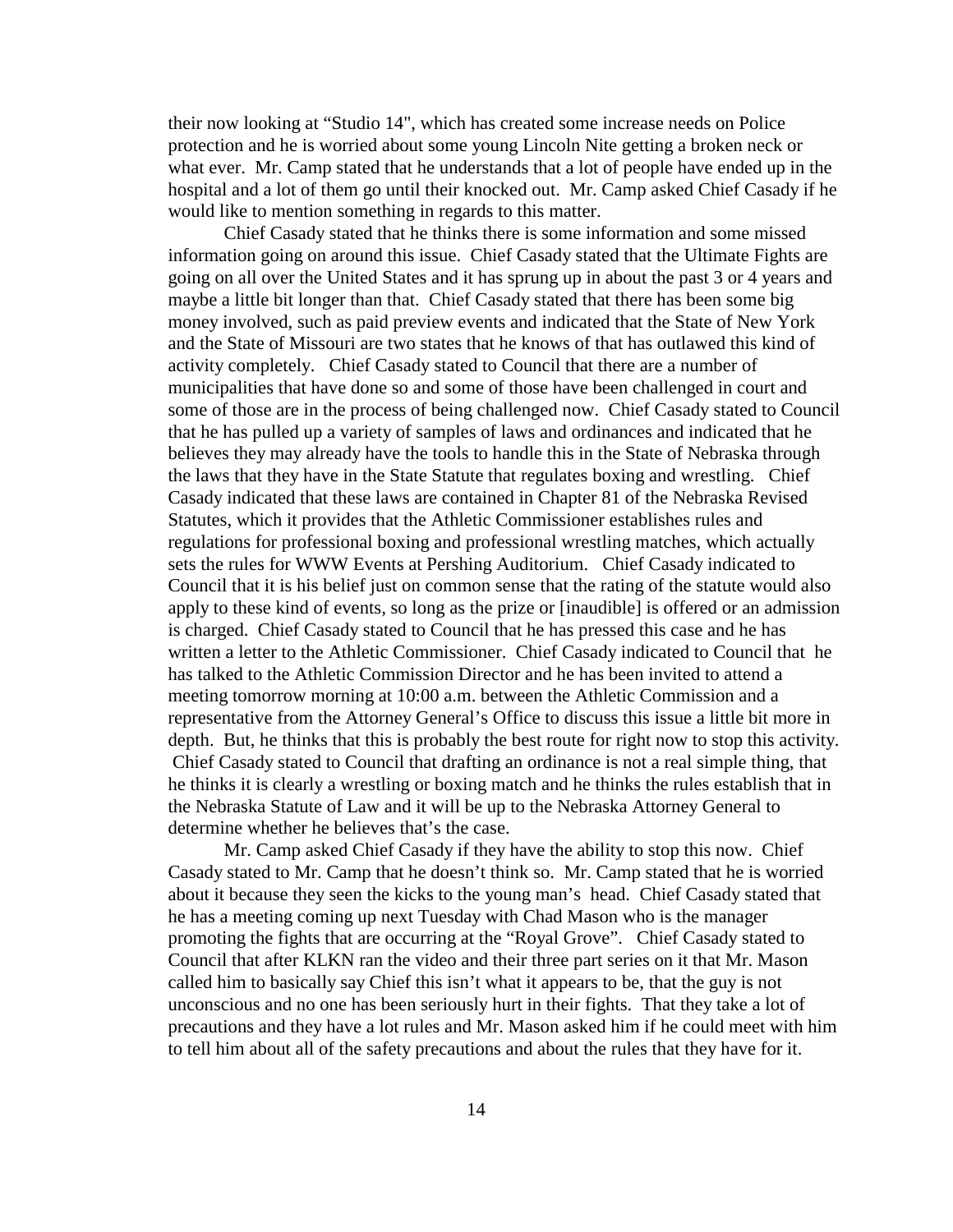Chief Casady stated to Council that he invited him to do that, so Mr. Mason is coming to see him at 8:15 a.m. next Tuesday morning and so he may know a little bit more information at that time and indicated that he also has some questions to ask Mr. Mason. Mr. Camp stated to Chief Casady what concerns him is that it is a professional fighter with somebody from the audience and he attends to believe that this is the real thing and from his understanding there has been a number of people ending up at the hospital. Chief Casady indicated to Mr. Camp that he is not personally aware of that, that he can't confirm it and he can't say that there hasn't been any that he can't confirm that anyone has been injured and hospitalized or treated at a hospital. Chief Casady commented to Mr. Camp nothing that has been reported to them that they're aware of, but that's not to say that it could not have happened, but has not been reported to them which is entirely possible. Mr. Camp asked Chief Casady if they can do anything for the rest of this week with "Studio 14" because they are going to have a fight on Friday night. Chief Casady stated to Council that's right, that they're advertising it and that fight is on July  $20<sup>th</sup>$  and it is not being done by the same promoter. Chief Casady stated to Council that "Studio 14" has three violations before the Liquor Commission this afternoon at a 1:00 p.m. hearing . Chief Casady stated to Council that he doesn't know what will happen as a result of those violations or when they might happen. Mr. Camp asked Chief Casady if he will be testifying at that hearing. Ms. McRoy stated to Mr. Camp that Officer Fosler will be testifying at the Liquor Commission hearing this afternoon. Chief Casady stated to Mr. Camp that he has a cast of thousands going to the Liquor Commission Hearing this afternoon. Ms. McRoy stated to Chief Casady that maybe after he has the meeting, he could report back to them about it at a future Director's Meeting. Chief Casady stated to Ms. McRoy that he would be happy to do that.

#### **KEN SVOBODA - NO COMMENTS**

#### **JONATHAN COOK**

Mr. Cook stated to Ms. McRoy that he has three quick things. Mr. Cook asked about the stickers on the parking meters that he wanted to make sure that is still underway and to make sure that nobody has forgotten that they'll have a meter violation of a \$10.00 fine.

Mr. Cook asked if they're cutting down a tree at  $33<sup>rd</sup>$  Street and commented could you please not cut down any more trees on 33rd Street. Mr. Cook stated that he had a report that a tree was being cut down, but he hasn't driven passed it and because of the sensitivity someone might get the wrong idea.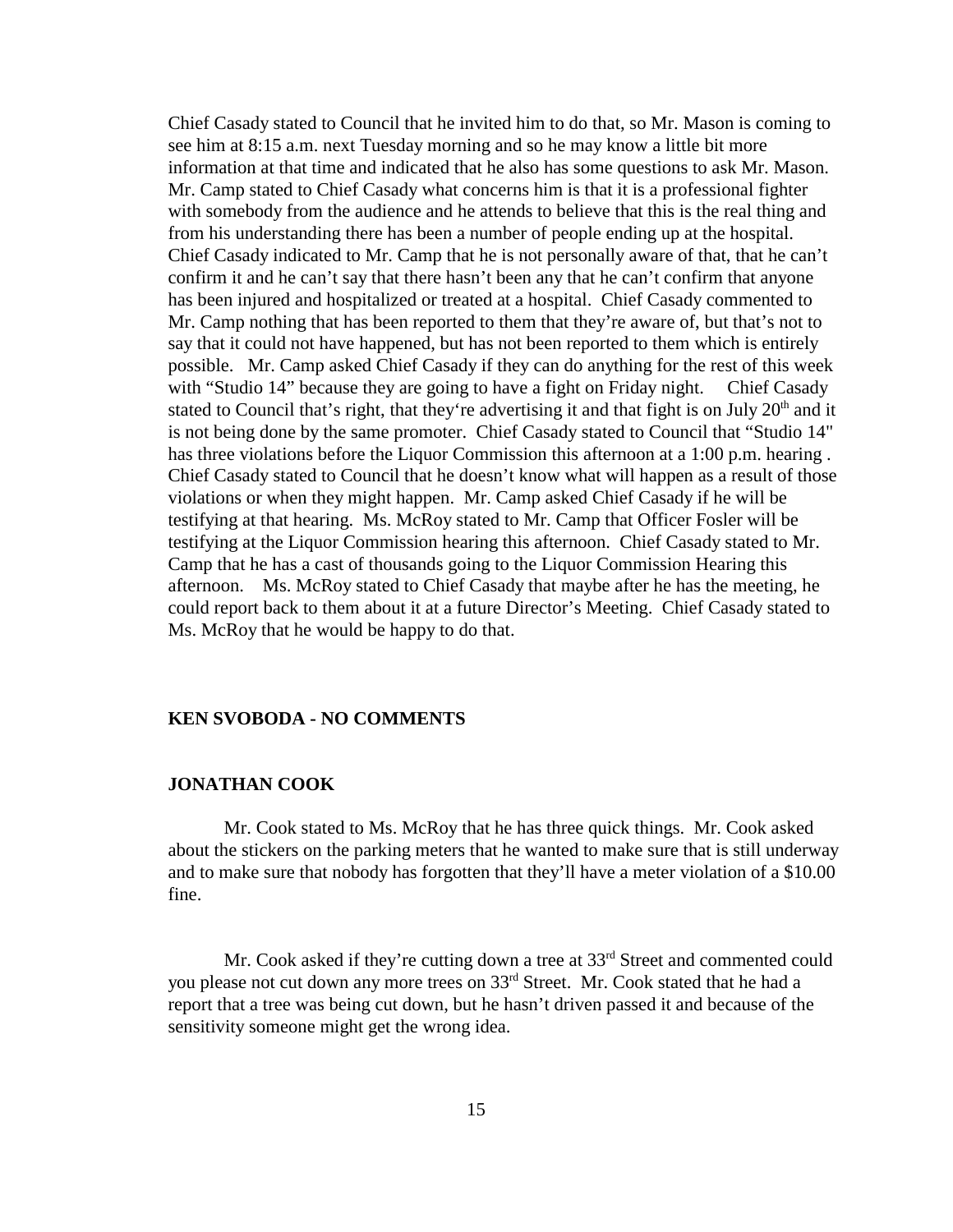Mr. Cook asked the Public Works & Utilities Department if they could check to see if Kucera Drive is being resurfaced this year. Mr. Cook stated that from his understanding it was going to be resurfaced in response to rather a lengthly petition and he has heard rumors that it might not be done, that it was going to be delayed. Mr. Cook asked the Public Works & Utilities Department to check into this matter and get back with him. Nicole Fleck-Tooze stated to Mr. Cook that she will check on it and get back with him.

#### **GLENN FRIENDT - NO COMMENTS**

#### **COLEEN SENG - NO COMMENTS**

#### **TERRY WERNER - NO COMMENTS**

#### **ANNETTE McROY - NO COMMENTS**

# **ADDENDUM**

## **I. MAYOR - NONE**

**II. CITY CLERK - NONE**

#### **III. CORRESPONDENCE**

**A. COUNCIL REQUESTS - NONE**

#### **B. DIRECTORS AND DEPARTMENT HEADS**

#### **FIRE DEPARTMENT**

1. E-Mail from Chief Spadt - RE: QRT Pt Care. — NO COMMENTS